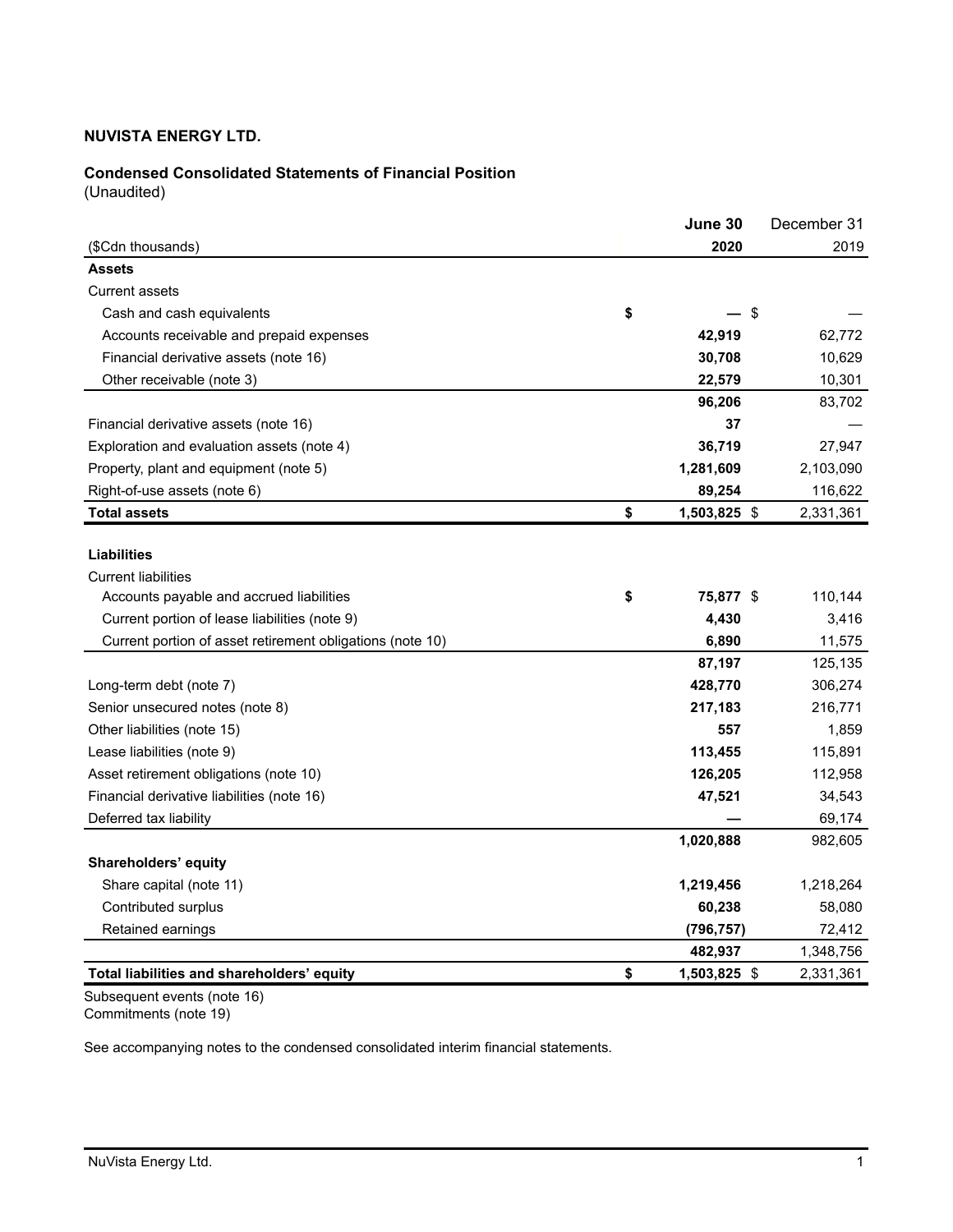**Condensed Consolidated Statements of Earnings (Loss) and Comprehensive Income (Loss)**  (Unaudited)

| Three months ended June 30                                                                      |    |                |            | Six months ended June 30 |           |  |  |  |
|-------------------------------------------------------------------------------------------------|----|----------------|------------|--------------------------|-----------|--|--|--|
| (\$Cdn thousands, except per share amounts)                                                     |    | 2020           | 2019       | 2020                     | 2019      |  |  |  |
| <b>Revenues</b>                                                                                 |    |                |            |                          |           |  |  |  |
| Petroleum and natural gas (note 13)                                                             | \$ | 67.399 \$      | 143,948 \$ | 194,552 \$               | 283,436   |  |  |  |
| Royalties                                                                                       |    | (507)          | (6,038)    | (10, 019)                | (10, 614) |  |  |  |
| Net revenue from petroleum and natural gas sales                                                |    | 66,892         | 137,910    | 184,533                  | 272,822   |  |  |  |
| <b>Financial derivative contracts</b>                                                           |    |                |            |                          |           |  |  |  |
| Realized gain on financial derivatives                                                          |    | 27,043         | 1,658      | 40,511                   | 4,365     |  |  |  |
| Unrealized gain (loss) on financial derivatives                                                 |    | (49, 362)      | 1,484      | 7,138                    | (65, 420) |  |  |  |
| Net revenue from petroleum and natural gas sales and<br>gains (losses) on financial derivatives |    | 44,573         | 141,052    | 232,182                  | 211,767   |  |  |  |
| <b>Expenses</b>                                                                                 |    |                |            |                          |           |  |  |  |
| Operating                                                                                       |    | 44,762         | 43,500     | 92,953                   | 80,237    |  |  |  |
| Transportation                                                                                  |    | 20,167         | 20,720     | 39,821                   | 38,628    |  |  |  |
| General and administrative                                                                      |    | 3,173          | 4,020      | 7,318                    | 8,237     |  |  |  |
| Share-based compensation (note 15)                                                              |    | 1,702          | 1,122      | 1,588                    | 2,669     |  |  |  |
| Financing costs (note 17)                                                                       |    | 10,743         | 7,829      | 20,981                   | 15,293    |  |  |  |
| Depletion, depreciation, amortization and impairment<br>(notes 5,6)                             |    | 45,026         | 68,644     | 1,005,105                | 120,421   |  |  |  |
| Exploration and evaluation (note 4)                                                             |    |                |            |                          | 977       |  |  |  |
| Loss (gain) on property dispositions                                                            |    | (578)          |            | 2,759                    | (1, 934)  |  |  |  |
|                                                                                                 |    | 124,995        | 145,835    | 1,170,525                | 264,528   |  |  |  |
| Loss before taxes                                                                               |    | (80, 422)      | (4,783)    | (938, 343)               | (52, 761) |  |  |  |
| Deferred income tax recovery                                                                    |    |                | (14,084)   | (69, 174)                | (26, 135) |  |  |  |
| Net earnings (loss) and comprehensive income (loss)                                             | \$ | $(80, 422)$ \$ | $9,301$ \$ | $(869, 169)$ \$          | (26, 626) |  |  |  |
| Net earnings (loss) per share (note 12)                                                         |    |                |            |                          |           |  |  |  |
| Basic                                                                                           | \$ | $(0.36)$ \$    | $0.04$ \$  | $(3.85)$ \$              | (0.12)    |  |  |  |
| <b>Diluted</b>                                                                                  | \$ | $(0.36)$ \$    | $0.04$ \$  | $(3.85)$ \$              | (0.12)    |  |  |  |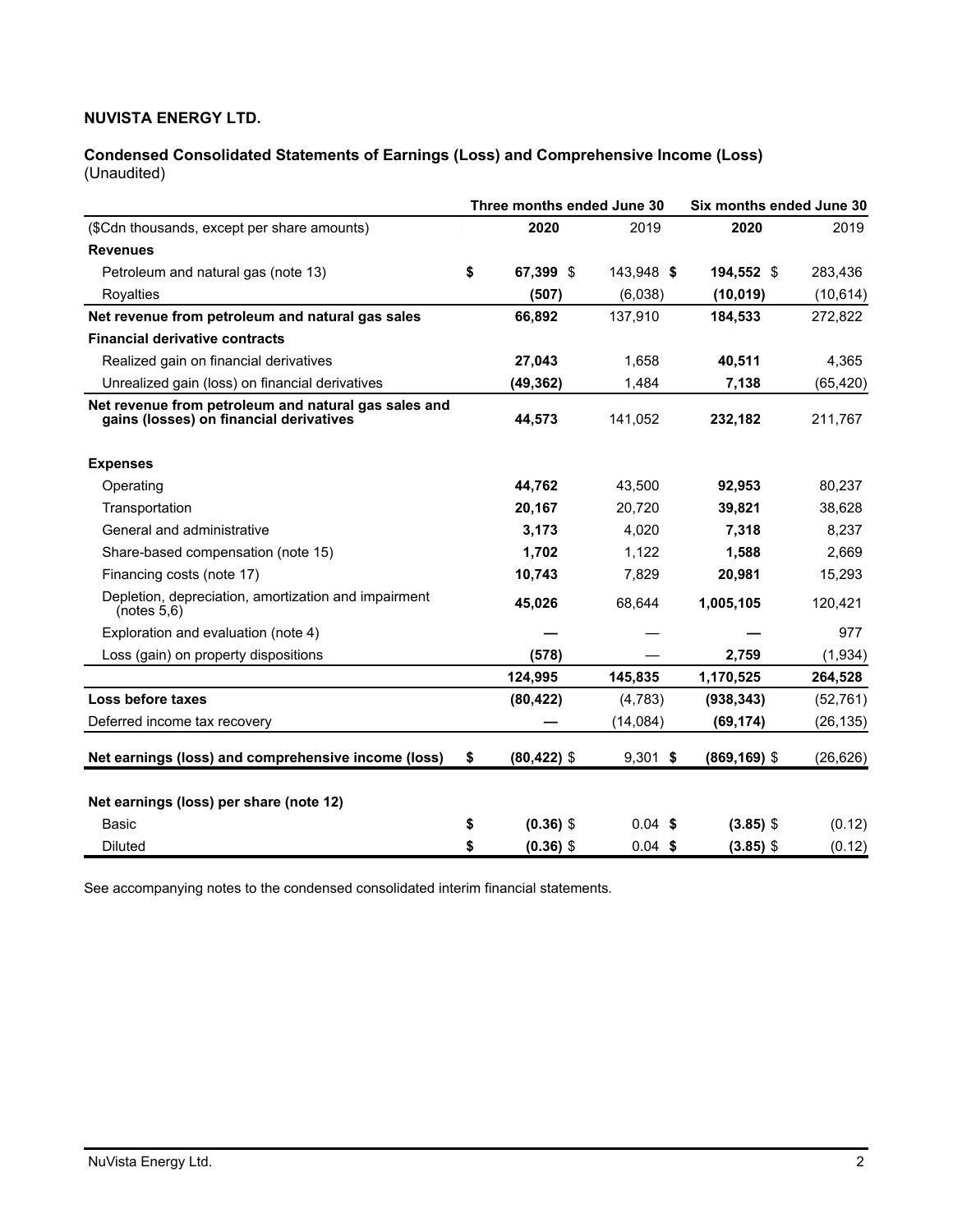# **Condensed Consolidated Statements of Changes in Shareholders' Equity**

(Unaudited)

|                                                              |                    | Six months ended June 30 |
|--------------------------------------------------------------|--------------------|--------------------------|
| (\$Cdn thousands)                                            | 2020               | 2019                     |
| Share capital (note 11)                                      |                    |                          |
| Balance, January 1                                           | \$<br>1,218,264 \$ | 1,216,067                |
| Issued for cash on exercise of stock options                 |                    | 45                       |
| Contributed surplus transferred on exercise of stock options |                    | 15                       |
| Conversion of restricted share awards                        | 1,192              | 1,133                    |
| Conversion of performance share awards                       |                    | 5                        |
| Balance, end of period                                       | \$<br>1,219,456 \$ | 1,217,265                |
|                                                              |                    |                          |
| <b>Contributed surplus</b>                                   |                    |                          |
| Balance, January 1                                           | \$<br>58,080 \$    | 52,705                   |
| Share-based compensation                                     | 3,350              | 3,836                    |
| Transfer to share capital on exercise of stock options       |                    | (15)                     |
| Conversion of restricted share awards                        | (1, 192)           | (1, 133)                 |
| Conversion of performance share awards                       |                    | (5)                      |
| Balance, end of period                                       | \$<br>60,238 \$    | 55,388                   |
|                                                              |                    |                          |
| <b>Retained earnings (deficit)</b>                           |                    |                          |
| Balance, January 1                                           | \$<br>72,412 \$    | 136,245                  |
| Net loss                                                     | (869, 169)         | (26, 626)                |
| Balance, end of period                                       | \$<br>(796,757) \$ | 109,619                  |
| Total shareholders' equity                                   | \$<br>482,937 \$   | 1,382,272                |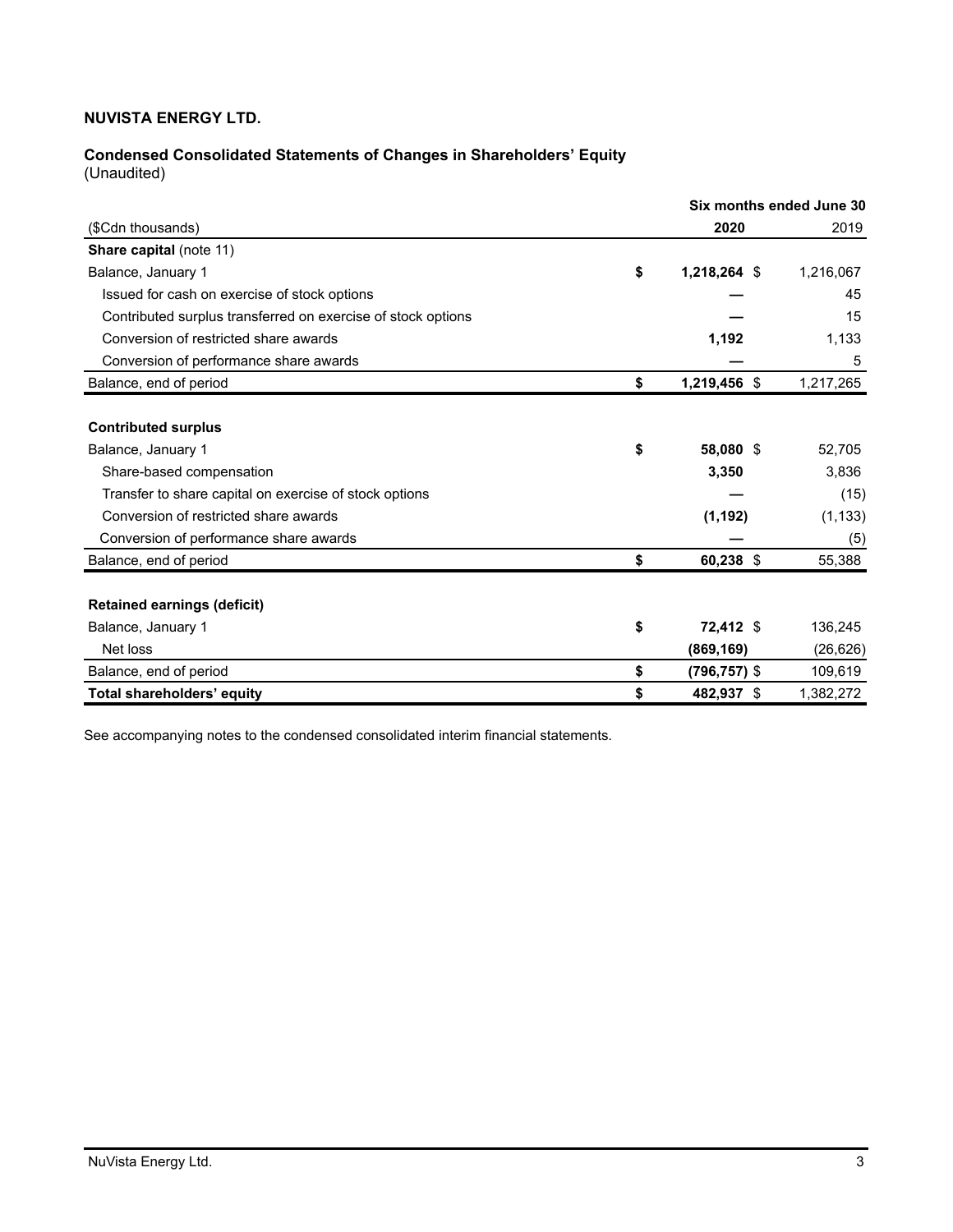# **Condensed Consolidated Statements of Cash Flows**

(Unaudited)

| Three months ended June 30                                          |    | Six months ended June 30 |            |                 |            |
|---------------------------------------------------------------------|----|--------------------------|------------|-----------------|------------|
| (\$Cdn thousands)                                                   |    | 2020                     | 2019       | 2020            | 2019       |
| Cash provided by (used in)                                          |    |                          |            |                 |            |
| <b>Operating activities</b>                                         |    |                          |            |                 |            |
| Net earnings (loss)                                                 | \$ | $(80, 422)$ \$           | $9,301$ \$ | $(869, 169)$ \$ | (26, 626)  |
| Items not requiring cash from operations:                           |    |                          |            |                 |            |
| Depletion, depreciation, amortization and impairment<br>(notes 5,6) |    | 45,026                   | 68,644     | 1,005,105       | 120,421    |
| Exploration and evaluation (note 4)                                 |    |                          |            |                 | 977        |
| Loss (gain) on property dispositions (notes 4,5)                    |    | (578)                    |            | 2,759           | (1,934)    |
| Share-based compensation (note 15)                                  |    | 1,428                    | 1,490      | 2,890           | 2,910      |
| Unrealized loss (gain) on financial derivatives                     |    | 49,362                   | (1,484)    | (7, 138)        | 65,420     |
| Deferred income tax recovery                                        |    |                          | (14,084)   | (69, 174)       | (26, 135)  |
| Accretion (note 10)                                                 |    | 299                      | 451        | 710             | 939        |
| Asset retirement expenditures (note 10)                             |    | (240)                    | (437)      | (9, 974)        | (13, 115)  |
| Change in non-cash working capital (note 18)                        |    | (6, 320)                 | 17,354     | 9,891           | 11,680     |
|                                                                     |    | 8,555                    | 81,235     | 65,900          | 134,537    |
| <b>Financing activities</b>                                         |    |                          |            |                 |            |
| Issue of share capital, net of share issue costs                    |    |                          | 21         |                 | 45         |
| Payment on lease liabilities                                        |    | (716)                    | (145)      | (1, 421)        | (288)      |
| Increase of long-term debt                                          |    | 33,287                   | 5,565      | 122,496         | 75,024     |
|                                                                     |    | 32,571                   | 5,441      | 121,075         | 74,781     |
| <b>Investing activities</b>                                         |    |                          |            |                 |            |
| Property, plant and equipment expenditures (note 5)                 |    | (20, 550)                | (88, 452)  | (149, 216)      | (197, 478) |
| Exploration and evaluation expenditures (note 4)                    |    | (215)                    | (740)      | (281)           | (2,534)    |
| Other receivable expenditures                                       |    | 2,600                    | 15,521     | (12, 278)       | (8,978)    |
| Proceeds on property dispositions                                   |    |                          |            |                 | 14         |
| Change in non-cash working capital (note 18)                        |    | (22, 961)                | (13,005)   | (25, 200)       | (342)      |
|                                                                     |    | (41, 126)                | (86, 676)  | (186, 975)      | (209, 318) |
| Change in cash and cash equivalents                                 |    |                          |            |                 |            |
| Cash and cash equivalents, beginning of period                      |    |                          |            |                 |            |
| Cash and cash equivalents, end of period                            | \$ | $\sqrt[6]{\frac{1}{2}}$  | \$         | $\mathfrak s$   |            |
| Cash interest paid                                                  | \$ | $3,484$ \$               | $3,505$ \$ | 14,030 \$       | 13,818     |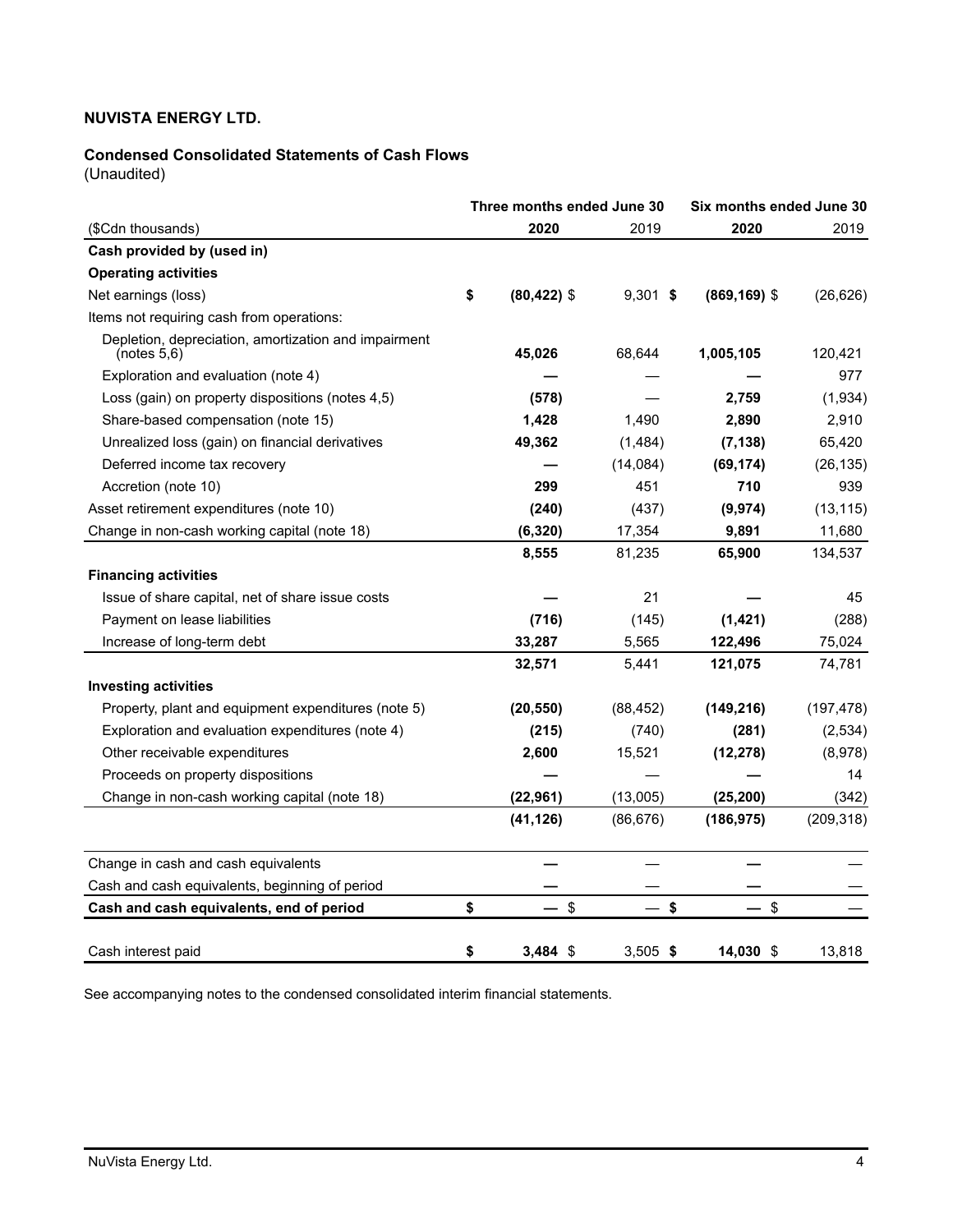# **NUVISTA ENERGY LTD. NOTES TO THE CONDENSED CONSOLIDATED INTERIM FINANCIAL STATEMENTS**

Three and six months ended June 30, 2020 with comparative figures for 2019. All tabular amounts are in thousands of Canadian dollars, except share and per share amounts, unless otherwise stated.

# **1. Corporate information**

NuVista Energy Ltd. and its subsidiary (together "NuVista" or the "Company") is a Canadian publicly traded company incorporated in the province of Alberta. The Company is a condensate and natural gas company actively engaged in the development, delineation, and production of condensate, oil and natural gas reserves in the Western Canadian Sedimentary Basin. NuVista's focus is on the scalable and repeatable condensaterich Montney formation in the Alberta Deep Basin.

The address of the Company's head office is 2500, 525 – 8th Avenue S.W., Calgary, Alberta, Canada, T2P 1G1.

# **2. Basis of preparation**

These condensed consolidated interim financial statements (the "financial statements") have been prepared in accordance with International Accounting Standards ("IAS") 34, "Interim Financial Reporting". These condensed consolidated interim financial statements have been prepared following the same accounting policies and methods of computation as the annual financial statements for the year ended December 31, 2019. These financial statements do not include all the information required for annual financial statements and should be read in conjunction with the audited financial statements for the year ended December 31, 2019, which have been prepared in accordance with International Financial Reporting Standards ("IFRS").

The preparation of the financial statements requires management to make judgments, estimates and assumptions that affect the application of accounting policies and the reported amounts of assets, liabilities, income and expenses. Actual results may differ from these estimates. Estimates and underlying assumptions are reviewed on an ongoing basis. Revisions to accounting estimates are recognized in the year in which the estimates are revised and in any future years affected.

In March 2020, the World Health Organization declared COVID-19 to be a pandemic. Responses to the spread of COVID-19 have resulted in a sudden decline in economic activity and resulted in a significant increase in economic uncertainty. In addition, oil prices have declined dramatically due to the global oil price war and decline in demand due to COVID-19. These events have resulted in a volatile and challenging economic environment which has adversely affected the Company's operational results and financial position. The current challenging economic climate may have significant adverse impacts on NuVista including, but not exclusively:

- material declines in revenue and cash flows;
- declines in revenue and operating activities could result in increased impairment charges, and restrictions in lending agreements and reduced capital programs;
- increased risk of non-performance by NuVista's purchasers which could materially increase the risk of non-payment of accounts receivable and customer defaults; and
- if the situation continues for prolonged periods it could have a material impact on profitability, liquidity, and in the longer term could risk the ability to continue as a going concern for exploration and production companies, including NuVista.

Although the economy has recently begun to reopen and government authorities are easing restrictions, the situation remains dynamic and the ultimate duration and magnitude of the impact on the economy and the financial effect on NuVista is not known at this time.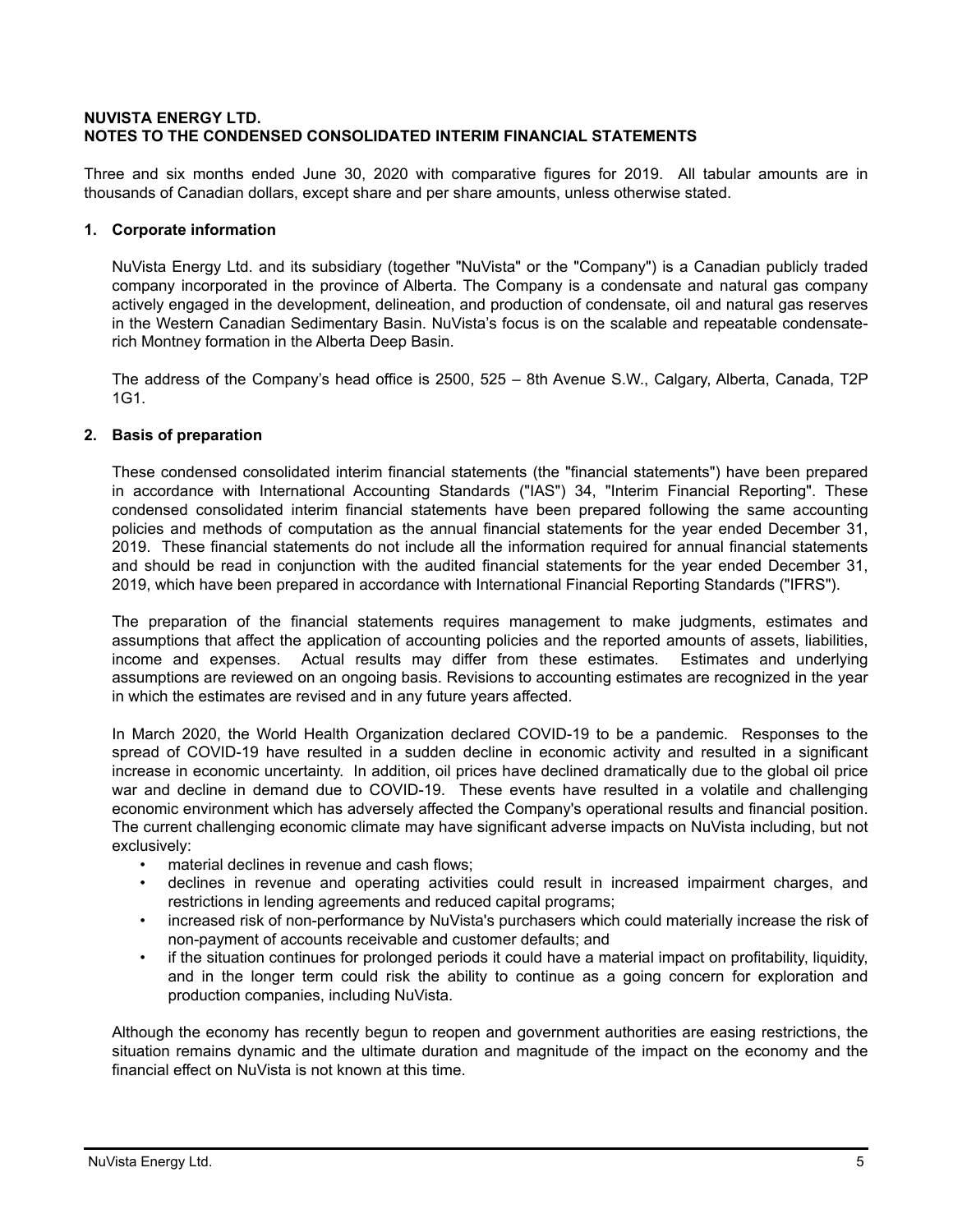Estimates and judgments made by management in the preparation of the interim financial statements are increasingly difficult and subject to a higher degree of measurement uncertainty during this volatile period.

During the second quarter, NuVista applied for eligibility under the Federal Government's Canadian Emergency Wage Subsidy Program (CEWS) and received \$0.9 million in wage subsidies offsetting gross G&A expenses and approximately \$0.2 million offsetting operating expenses.

These financial statements were approved and authorized for issuance by the Board of Directors on August 4, 2020.

# **3. Other receivable**

The Company has entered into contracts for the construction of two Pipestone compressor stations, which secured third party ownership and funding of the assets. The other receivable balance of \$22.6 million represents expenses incurred that have not yet been reimbursed related to these assets.

#### **4. Exploration and evaluation assets**

|                                                     |                   | <b>June 30, 2020</b> December 31, 2019 |
|-----------------------------------------------------|-------------------|----------------------------------------|
| Balance, January 1                                  | \$<br>$27,947$ \$ | 30,165                                 |
| Additions                                           | 281               | 7,173                                  |
| Acquisitions <sup>(1)</sup>                         | 9,025             |                                        |
| Dispositions <sup>(1)</sup>                         | (534)             |                                        |
| Capitalized share-based compensation (note 15)      |                   | 333                                    |
| Transfers to property, plant and equipment (note 5) |                   | (6,056)                                |
| Expiries (exploration and evaluation expense)       |                   | (3,668)                                |
| Balance, end of period                              | 36,719 \$         | 27,947                                 |

 $(1)$  Non cash land swap.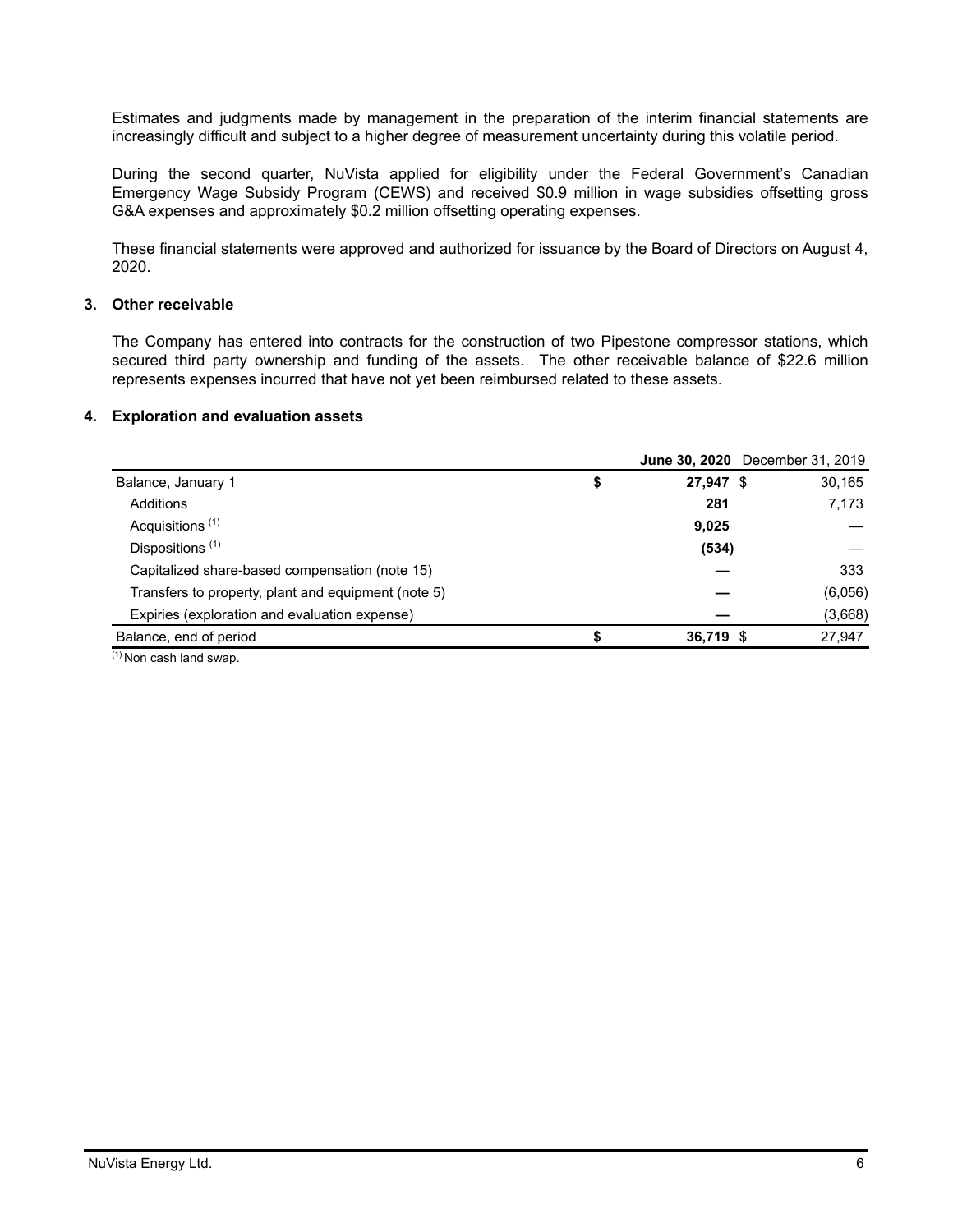# **5. Property, plant and equipment**

|                    | <b>JUNE 30, ZUZU</b> December 31, ZU19 |
|--------------------|----------------------------------------|
|                    |                                        |
| \$<br>3,119,117 \$ | 2,779,988                              |
| 149,216            | 302,808                                |
| 475                |                                        |
| (15, 142)          | (6, 237)                               |
| 459                | 1,471                                  |
| 18,410             | 35,031                                 |
|                    | 6,056                                  |
| \$<br>3,272,535 \$ | 3,119,117                              |
|                    |                                        |
|                    | June 30, 2020 December 31, 2019        |
|                    |                                        |
| \$<br>1,016,027 \$ | 799,862                                |
| 91,656             | 216,165                                |
| (2,838)            |                                        |
| 886,081            |                                        |
| \$<br>1,990,926 \$ | 1,016,027                              |
|                    |                                        |
|                    | June 30, 2020 December 31, 2019        |
|                    |                                        |
| 2,103,090 \$       | 1,980,126                              |
| \$<br>1,281,609 \$ | 2,103,090                              |
| \$                 |                                        |

At June 30, 2020, there were no indicators of impairment or reversal of impairment identified on any of the Company's CGU's within property, plant & equipment and an impairment test was not performed.

At March 31, 2020, there were indicators of impairment identified in NuVista's Wapiti Montney CGU as a result of significant and sustained declines in forward commodity prices for condensate and oil and a reduction in market capitalization, as a result of the negative economic impacts of the COVID-19 pandemic and disputes between major oil producing countries. An impairment test was performed on property, plant and equipment ("PP&E") and right-of-use ("ROU") assets. For the March 31, 2020 test, PP&E and ROU assets were assessed based on the recoverable amount internally estimated using a value in use calculation based on expected future cash flows generated from proved and probable reserves using pre-tax discount rates ranging from 10% to 20%. For the three months ended March 31, 2020, total impairment expense of \$909.3 million was recognized in NuVista's Montney CGU, with \$886.1 million recognized on PP&E and \$23.2 million recognized on ROU assets, which has been included in the depletion, depreciation, amortization and impairment expense. Additional impairment or reversal of impairment taken during the period may occur over the balance of 2020 as commodity prices and foreign exchange rates continue to fluctuate.

**June 30, 2020** December 31, 2019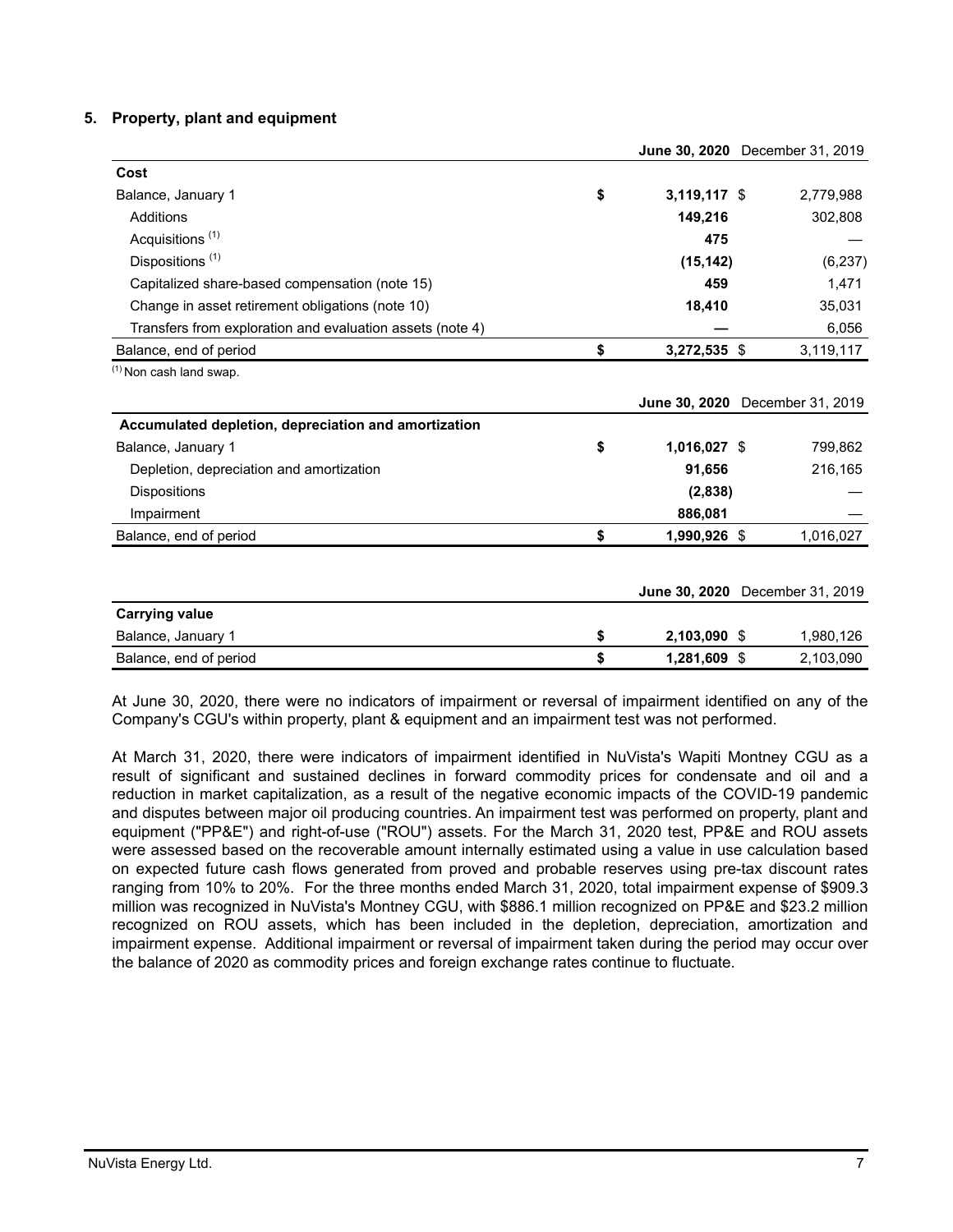# **6. Right-of-use assets**

|                                  | <b>Office</b>    | Gas<br>Transportation |     | Gas<br><b>Processing</b> |              |               |
|----------------------------------|------------------|-----------------------|-----|--------------------------|--------------|---------------|
|                                  | Leases           | Lease                 |     | Lease                    | <b>Total</b> | <b>Total</b>  |
| Cost:                            |                  |                       |     |                          |              |               |
| Balance, January 1               | \$<br>5,481 \$   | 36,921 \$             |     | 77,529 \$                | 119,931 \$   | 5,481         |
| Additions                        |                  |                       |     |                          |              | 114,450       |
| Balance, end of period           | \$<br>$5,481$ \$ | 36,921                | -\$ | 77,529 \$                | 119,931      | \$<br>119,931 |
|                                  |                  |                       |     |                          |              |               |
| <b>Accumulated depreciation:</b> |                  |                       |     |                          |              |               |
| Balance, January 1               | \$<br>793 \$     | 803 \$                |     | $1,713$ \$               | $3,309$ \$   |               |
| Depreciation                     | 396              | 1,204                 |     | 2,570                    | 4,170        | 3,309         |
| Impairment (note 5)              |                  | 7,487                 |     | 15,711                   | 23,198       |               |
| Balance, end of period           | \$<br>$1,189$ \$ | $9,494$ \$            |     | 19,994 \$                | 30,677 \$    | 3,309         |
|                                  |                  |                       |     |                          |              |               |
| <b>Carrying amount:</b>          |                  |                       |     |                          |              |               |
| Balance, January 1               | \$<br>4,688 \$   | 36,118 \$             |     | 75,816 \$                | 116,622 \$   | 5,481         |
| Balance, end of period           | \$<br>$4,292$ \$ | 27,427 \$             |     | 57,535 \$                | 89,254 \$    | 116,622       |

**June 30, 2020 December 31, 2019**

In accordance with the adoption of IFRS 16 - *Leases*, on January 1, 2019, the Company recognized right-ofuse assets for our head office and field office leases.

During the year ended December 31, 2019, the Company entered into a contract for the construction of the Pipestone South compressor station, which secured third party ownership and funding of the asset. Under the terms of the contract, NuVista was compensated to complete the construction of the asset in exchange for entering into a long term commitment for NuVista operatorship and use of the compressor station. During the third quarter of 2019, the Company recognized right of use assets for a gas processing lease associated with the start up of the Pipestone South compressor, and a gas transportation lease associated with the pipeline that connects the Pipestone South compressor to the SemCAMS Wapiti plant.

# **7. Long-term debt**

At June 30, 2020, the Company had a \$475 million (December 31, 2019 - \$550 million) extendible revolving term credit facility available from a syndicate of Canadian chartered banks. Borrowing under the credit facility may be made by prime loans, bankers' acceptances and/or US libor advances. These advances bear interest at the bank's prime rate and/or at money market rates plus a borrowing margin. For the six months ended June 30, 2020, borrowing costs averaged 3.4% (December 31, 2019 – 3.8%). The credit facility is secured by a first floating charge debenture, general assignment of book debts and the Company's condensate and natural gas properties and equipment. The credit facility has a tenor of two years and is subject to an annual review by the lenders, at which time the lenders can extend the revolving period or can request conversion to a one year term loan. During the revolving period, a review of the maximum borrowing amount occurs annually on or before May 31 and semi-annually on or before November 30. During the term period, no principal payments would be required until a year after the revolving period matures on May 31, in the event of a reduction or the credit facility not being renewed.

In May 2020, NuVista completed the annual review of its borrowing base with its lenders and the lenders approved a decrease to the revolving term credit facility of \$550 million to \$475 million. The next semi-annual review is scheduled for on or before November 30, 2020. There are no assurances the facility size will remain at the current level at the next renewal date.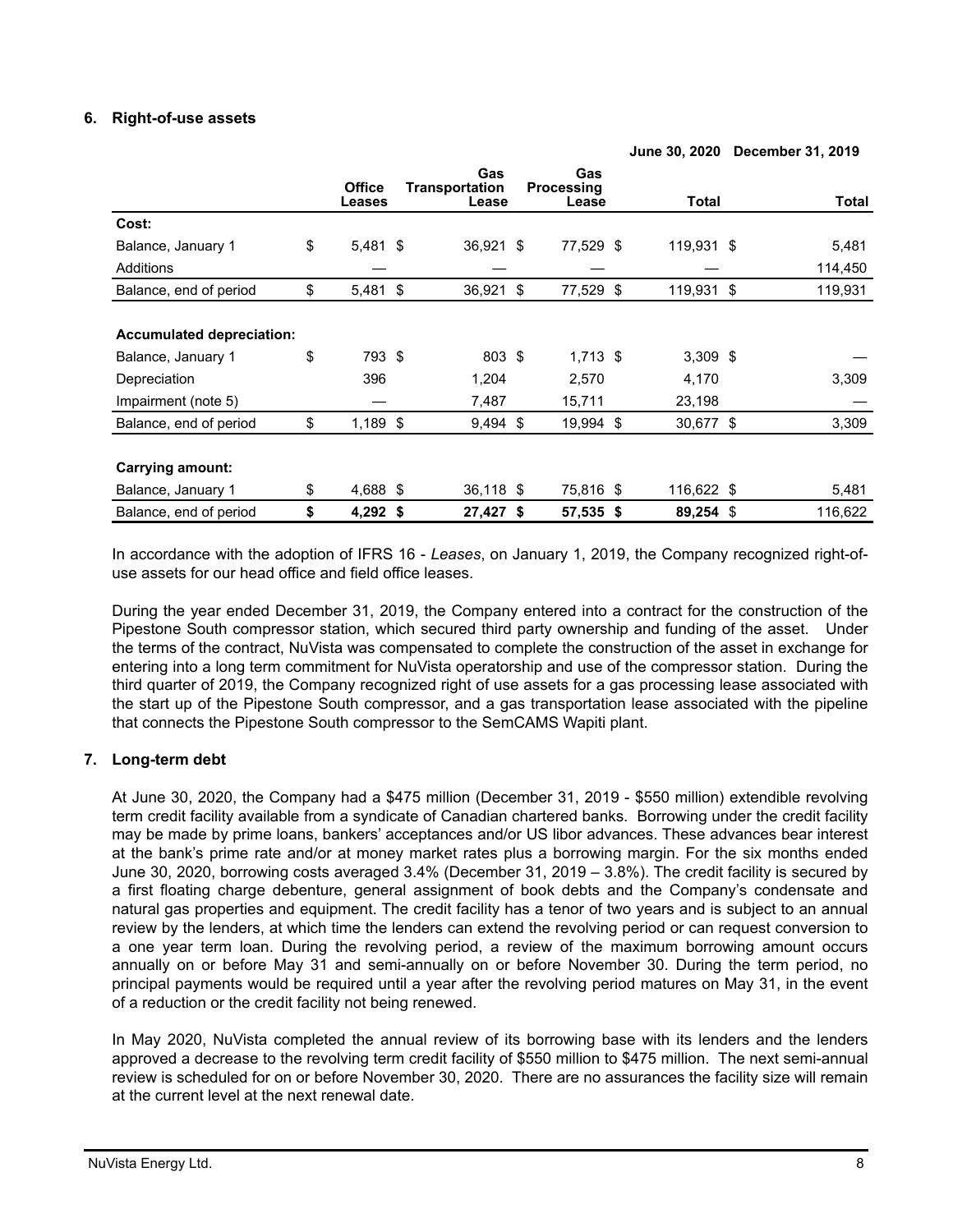As at June 30, 2020, the Company had drawn \$428.8 million on its credit facility (December 31, 2019 – \$306.3 million) and had outstanding letters of credit of \$19.3 million, which reduce the credit available on the credit facility. The credit facility does not contain any financial covenants, but the Company is subject to various non-financial covenants under its credit facility. These covenants are monitored on a regular basis and as at June 30, 2020, the Company was in compliance with all covenants.

# **8. Senior unsecured notes**

On March 2, 2018, the Company issued \$220.0 million aggregate principal amount of 6.50% senior unsecured notes due March 2, 2023 ("2023 Notes"). Interest is payable semi-annually in arrears. The 2023 Notes are fully and unconditionally guaranteed as to the payment of principal and interest, on a senior unsecured basis by the Company. There are no maintenance or financial covenants.

The 2023 Notes are non-callable by the Company prior to March 2, 2020. At any time on or after March 2, 2020, the Company may redeem all or part of the 2023 Notes at the redemption prices set forth in the table below plus any accrued and unpaid interest:

| 12 month period ended: | Percentage |
|------------------------|------------|
| March 2, 2021          | 103.250%   |
| March 2, 2022          | 101.625%   |
| March 2, 2023          | 100.000%   |

If a change of control occurs, each holder of the 2023 Notes will have the right to require the Company to purchase all or any part of that holder's 2023 Notes for an amount in cash equal to 101% of the aggregate principal repurchased plus accrued and unpaid interest.

# **9. Lease Liabilities**

 The Company has the following future commitments associated with its lease obligations relating to office leases, gas processing and gas transportation commitments:

|                                          |                | June 30, 2020 December 31, 2019 |
|------------------------------------------|----------------|---------------------------------|
| Balance, January 1                       | 119.307 \$     | 5,481                           |
| Additions <sup>(1)</sup>                 |                | 114,450                         |
| Lease interest expense                   | 5,129          | 3,631                           |
| Payment of leases                        | (6, 551)       | (4,255)                         |
| Balance, end of period                   | 117,885 \$     | 119,307                         |
| Current portion of lease liabilities     | 4.430 \$<br>\$ | 3,416                           |
| Non current portion of lease liabilities | 113.455 \$     | 115.891                         |

<sup>(1)</sup> The incremental borrowing rate used to determine the lease liabilities for the gas transportation and processing commitments added in the third quarter of 2019 was 11% and 8%, respectively.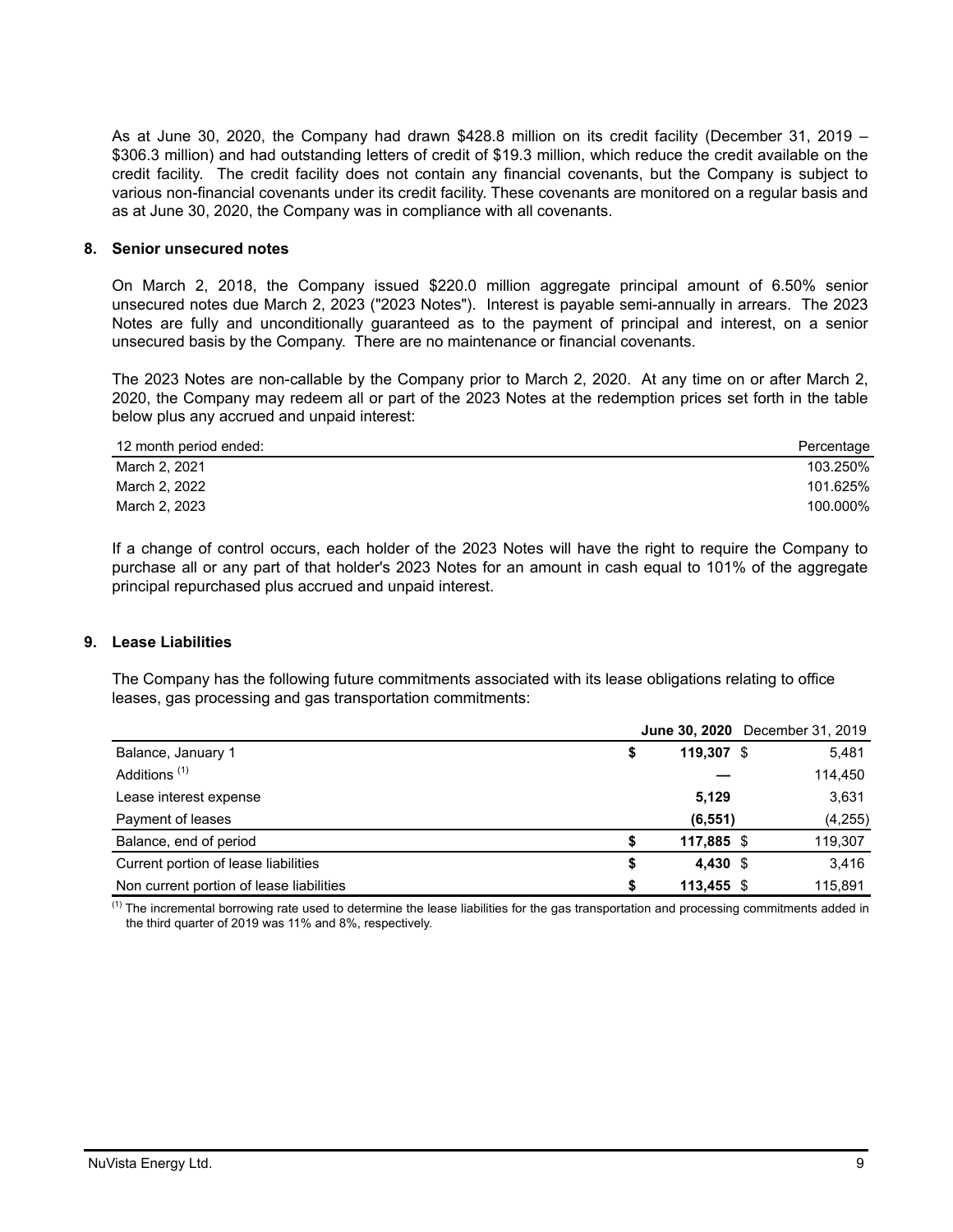The following table details the undiscounted cash flows and contractual maturities of NuVista's lease liabilities, as at June 30, 2020:

|                                                                        |            | <b>June 30, 2020</b> December 31, 2019 |
|------------------------------------------------------------------------|------------|----------------------------------------|
| Less than 1 year                                                       | 14,496 \$  | 13,623                                 |
| 1-3 years                                                              | 43,712     | 44,954                                 |
| 4-5 years                                                              | 28,630     | 29,093                                 |
| After 5 years                                                          | 119.198    | 124,917                                |
| Total undiscounted future lease payments                               | 206,036 \$ | 212,587                                |
| Amounts representing lease interest expense over the term of the lease | (88, 151)  | (93, 280)                              |
| Present value of net lease payments                                    | 117,885 \$ | 119,307                                |

#### **10. Asset retirement obligations**

|                                         | <b>June 30, 2020</b> | December 31, 2019 |
|-----------------------------------------|----------------------|-------------------|
| Balance, January 1                      | \$<br>$124,533$ \$   | 102,703           |
| Accretion expense                       | 710                  | 2,070             |
| Liabilities incurred                    | 3,063                | 3,831             |
| Liabilities disposed                    | (584)                | (888)             |
| Change in estimates                     | 6,097                | 36,194            |
| Change in discount rate                 | 9,250                | (4,994)           |
| Liabilities settled                     | (9,974)              | (14, 383)         |
| Balance, end of period                  | \$<br>133,095 \$     | 124,533           |
| Expected to be incurred within one year | \$<br>$6,890$ \$     | 11,575            |
| Expected to be incurred beyond one year | \$<br>126,205 \$     | 112.958           |

The Company's asset retirement obligations are based on estimated costs to reclaim and abandon ownership interests in condensate and natural gas assets including well sites, gathering systems and processing facilities. At June 30, 2020, the estimated total undiscounted, uninflated amount of cash flows required to settle the asset retirement obligations is \$132.9 million (December 31, 2019 – \$133.8 million), of which 40% is estimated to be incurred within the next 10 years. The Bank of Canada's long-term risk-free bond rate of 0.99% (December 31, 2019 – 1.8%) and an inflation rate of 1.01% (December 31, 2019 – 1.4%) were used to calculate the net present value of the asset retirement obligations. The increase in the ARO liability is due primarily to changes in the discount rate and increases in abandonment cost estimates for certain wells in our non core northwest Alberta area, offset by liabilities settled through the first quarter abandonment program.

## **11. Share capital**

#### Common shares

|                                                                 |               | June 30, 2020            |                          | December 31, 2019 |
|-----------------------------------------------------------------|---------------|--------------------------|--------------------------|-------------------|
|                                                                 | <b>Number</b> | Amount                   | Number                   | Amount            |
| Balance, January 1                                              |               | 225,591,725 \$ 1,218,264 | 225,306,055 \$ 1,216,067 |                   |
| Issued for cash on exercise of stock options                    |               |                          | 10.600                   | 45                |
| Contributed surplus transferred on exercise of stock<br>options |               |                          |                          | 15                |
| Conversion of restricted share awards                           | 124.048       | 1.192                    | 274.009                  | 2.129             |
| Conversion of performance share awards                          |               |                          | 1.061                    | 8                 |
| Balance, end of period                                          |               | 225,715,773 \$ 1,219,456 | 225,591,725              | 1,218,264<br>\$.  |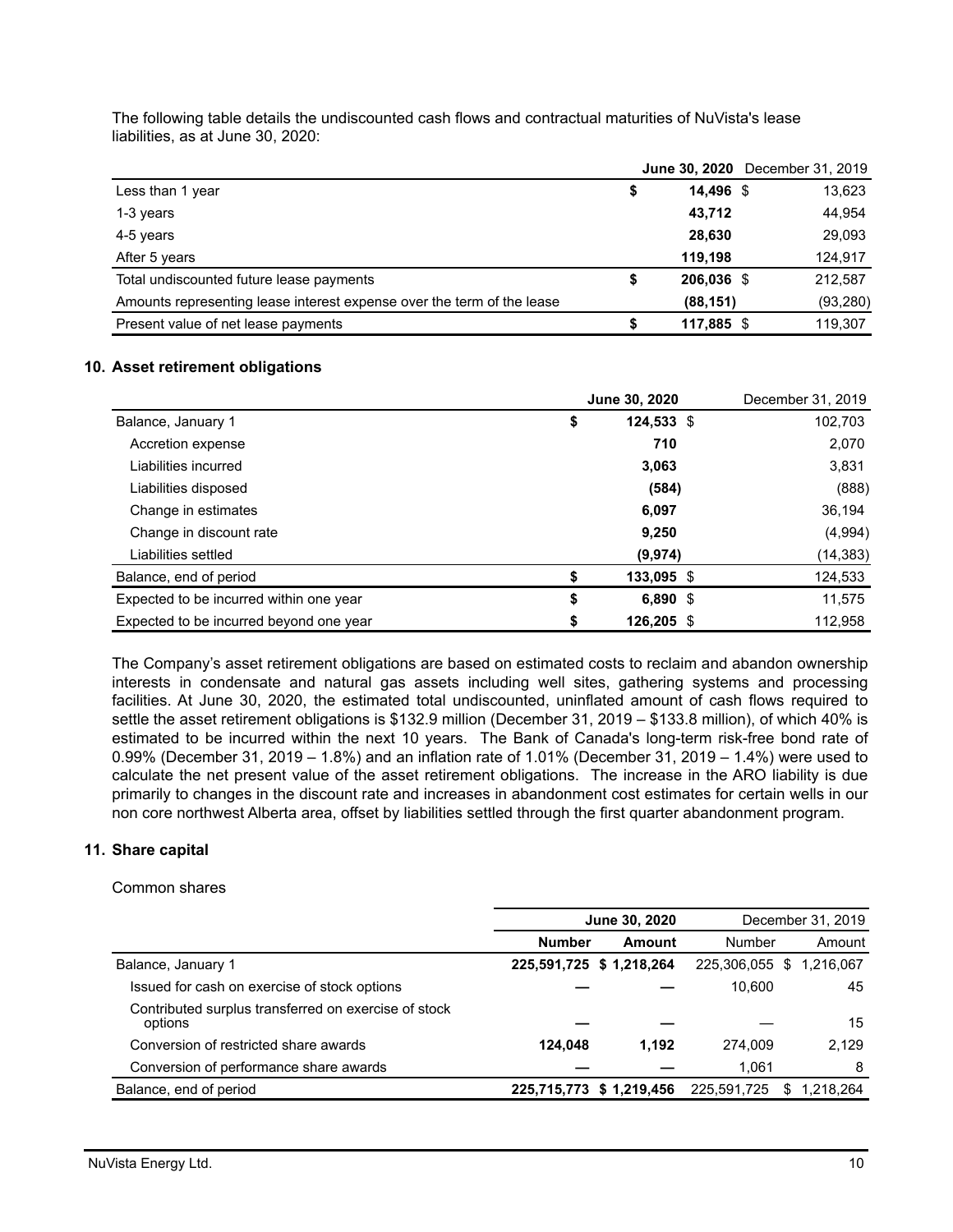# **12. Earnings (loss) per share**

The following table summarizes the weighted average common shares used in calculating net earnings (loss) per share:

|                                            | Three months ended June 30 |         | Six months ended June 30 |         |  |
|--------------------------------------------|----------------------------|---------|--------------------------|---------|--|
| (thousands of shares)                      | 2020                       | 2019    | 2020                     | 2019    |  |
| Weighted average common shares outstanding |                            |         |                          |         |  |
| Basic                                      | 225.652                    | 225.397 | 225.622                  | 225,362 |  |
| <b>Diluted</b>                             | 225.652                    | 225.516 | 225.622                  | 225.362 |  |

For the six months ended June 30, 2020, share awards are determined to be anti-dilutive.

# **13. Petroleum and natural gas revenues**

NuVista produces natural gas, condensate, oil and NGLs from its assets in the Wapiti Montney area of Alberta. The Company sells its production pursuant to fixed-price or variable-price physical delivery contracts. The transaction price for variable-price contracts is based on benchmark commodity price, adjusted for quality, location or other factors whereby each component of the pricing formula can be either fixed or variable, depending on the contract terms. Under the contracts, NuVista is required to deliver fixed or variable volumes of commodity to the contract counterparty.

Petroleum and natural gas revenue is recognized when NuVista gives up control of the unit of production at the delivery point agreed to under the terms of the contract. The amount of production revenue recognized is based on the agreed transaction price and the volumes delivered. Any variability in the transaction price relates specifically to NuVista's efforts to transfer production and therefore the resulting revenue is allocated to the production delivered in the period to which the variability relates. NuVista does not have any factors considered to be constraining in the recognition of revenue with variable pricing factors.

NuVista enters into contracts with customers with terms ranging from one month to seven years.

Under its contracts with customers, NuVista is required to deliver volumes of natural gas, condensate, oil and NGLs to agreed upon locations where control over the delivered volumes is transferred to the customer. In instances where the third party marketer takes title of NuVista's product but uses NuVista's pipeline contract to deliver the product to the end customer, a portion of the natural gas revenue is recognized as natural gas price diversification revenue. Revenue is recognized when control of each unit of product is transferred to the customer with revenue due on the 25th day of the month following delivery.

NuVista's customers are primarily oil and natural gas marketers and partners in joint operations in the oil and natural gas industry. Concentration of credit risk is mitigated by marketing production to several oil and natural gas marketers under customary industry and payment terms. NuVista reviews the credit worthiness and obtains certain financial assurances from customers prior to entering sales contracts. The financial strength of the Company's customers is reviewed on a routine basis.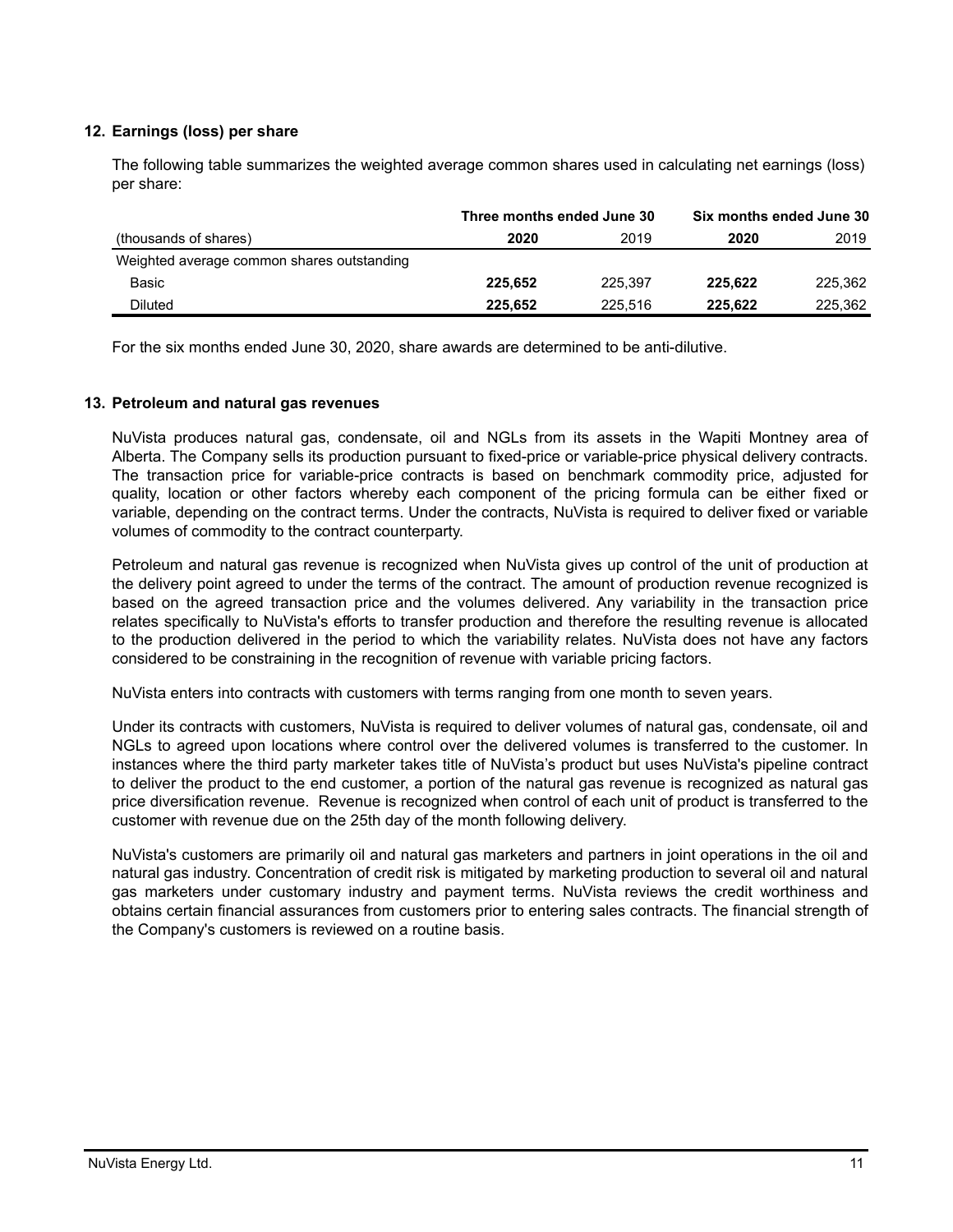# The following table summarizes petroleum and natural gas revenue by product:

|                                         |   | Three months ended June 30 |      |            |  | Six months ended June 30 |         |
|-----------------------------------------|---|----------------------------|------|------------|--|--------------------------|---------|
|                                         |   | 2020                       |      | 2019       |  | 2020                     | 2019    |
| Natural gas revenue <sup>(1)</sup>      | S | 33.657                     |      | 39,308 \$  |  | 75,641 \$                | 95,565  |
| Condensate & oil revenue                |   | 29,080                     |      | 99.716     |  | 109.411                  | 173,015 |
| NGL revenue <sup>(2)</sup>              |   | 4.662                      |      | 4.924      |  | 9.500                    | 14,856  |
| Total petroleum and natural gas revenue |   | 67,399                     | - \$ | 143,948 \$ |  | 194,552                  | 283,436 |

 (1) Natural gas revenue includes price risk management gains and losses on physical delivery sale contracts. For the three and six months ended June 30, 2020, our physical delivery sales contracts resulted in losses of \$3.1 million and \$3.2 million (2019 – \$2.4 million gain and \$1.8 million gain).

(2) Includes butane, propane, ethane and an immaterial amount of sulphur revenue.

<sup>(3)</sup> Effective January 1, 2020, pipeline tariffs of \$7.5 million and \$14.6 million million for the three and six months ended June 30, 2020 previously reported net of the selling price have been included within condensate, oil and NGL revenue. Prior year comparatives for the three and six months ended June 30, 2019 have been corrected in the amount of \$6.2 million and \$11.6 million.

A breakdown of natural gas revenue is as follows:

|                                                        | Three months ended June 30 Six months ended June 30 |           |             |           |        |  |
|--------------------------------------------------------|-----------------------------------------------------|-----------|-------------|-----------|--------|--|
|                                                        |                                                     | 2020      | 2019        | 2020      | 2019   |  |
| Natural gas revenue - AECO reference price (1)         | จ                                                   | 32,746 \$ | $19.041$ \$ | 68,551 \$ | 46,335 |  |
| Heat/value adjustment <sup>(2)</sup>                   |                                                     | 2.706     | 1.746       | 5.351     | 4,093  |  |
| Transportation revenue (3)                             |                                                     | 6.970     | 7.233       | 13.999    | 14,522 |  |
| Natural gas market diversification revenue             |                                                     | (5,618)   | 8,844       | (9,080)   | 28,819 |  |
| AECO physical delivery price risk management gains (4) |                                                     | (3, 147)  | 2,444       | (3, 180)  | 1,796  |  |
| Total natural gas revenue                              | S                                                   | 33,657 \$ | 39,308 \$   | 75.641    | 95,565 |  |

(1) Quarter average AECO 7A monthly index.

(2) Based on NuVista's historical adjustment of 9-10%.

<sup>(3)</sup> Cost of gas transportation from the transfer of custody sales point to the final sales point.

<sup>(4)</sup> Excludes price risk management realized and unrealized gains and losses on financial derivative commodity contracts but includes gains and losses on physical sale contracts.

Included in the accounts receivable at June 30, 2020 is \$28.2 million (December 31, 2019 - \$55.0 million) of accrued petroleum and natural gas revenue related to deliveries for periods prior to the reporting date. There were no significant adjustments for prior period accrued petroleum and natural gas revenue reflected in the Company's current period.

#### **14. Capital management**

The Company manages its capital structure and makes adjustments to it in response to changes in economic conditions and the risk characteristics of the underlying assets. NuVista is able to change its capital structure by issuing new shares, new debt, or changing capital expenditures relative to adjusted funds flow.

NuVista's long term strategy is to maintain a net debt to annualized current quarter adjusted funds flow ratio of approximately 1.5 times. The actual ratio may fluctuate on a quarterly basis above or below targeted levels due to a number of factors including facility outages, commodity prices and the timing of acquisitions and dispositions. At June 30, 2020, the Company's net debt was 10.9 times its annualized current quarter adjusted funds flow.

#### *Adjusted funds flow*

NuVista considers adjusted funds flow to be a key measure that provides a more complete understanding of the Company's ability to generate cash flow necessary to finance capital expenditures, expenditures on asset retirement obligations, and meet its financial obligations. NuVista has calculated adjusted funds flow based on cash flow provided by operating activities, excluding changes in non-cash working capital, asset retirement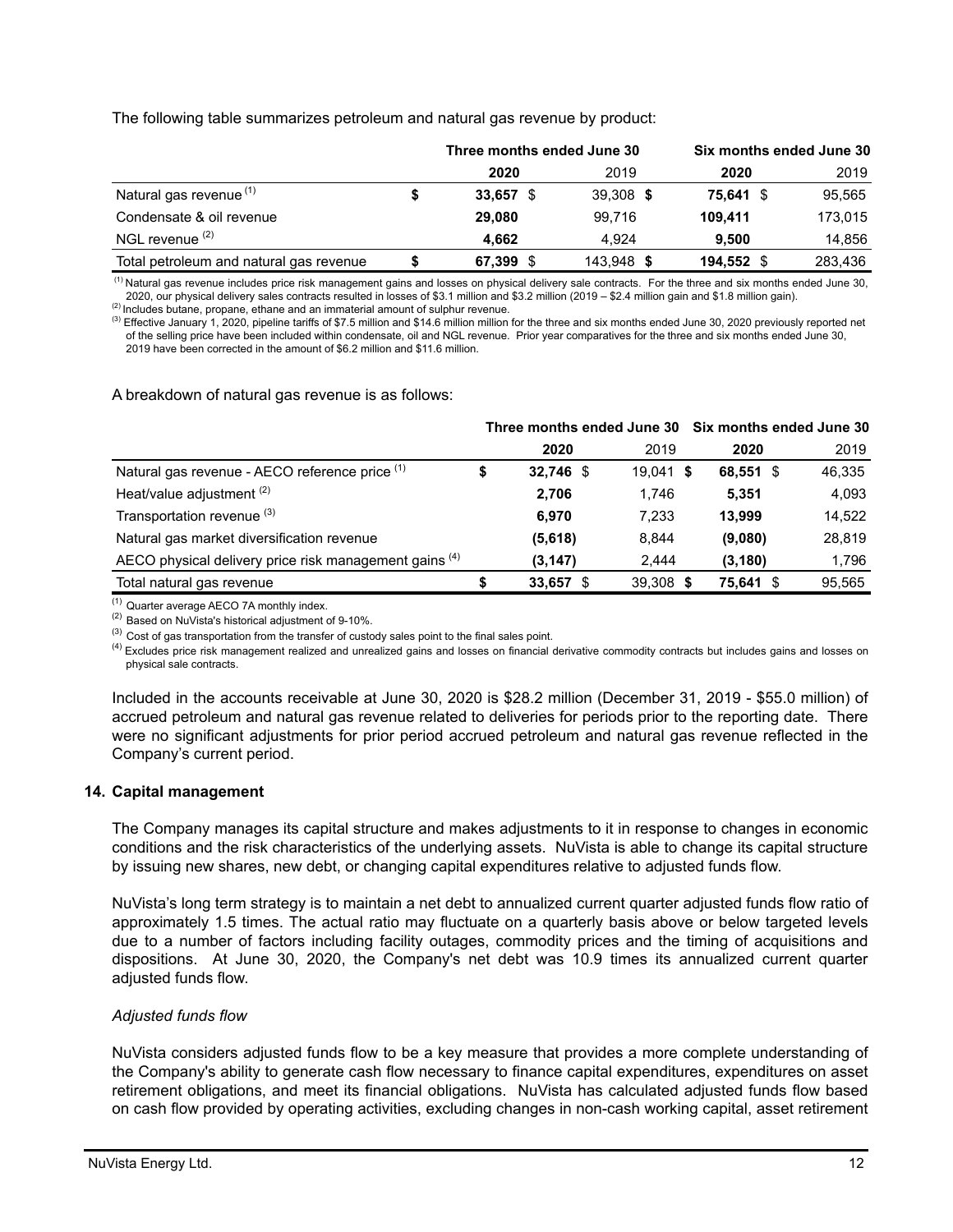expenditures and environmental remediation recovery, as management believes the timing of collection, payment, and occurrence is variable and by excluding them from the calculation, management is able to provide a more meaningful performance measure of NuVista's operations on a continuing basis. More specifically, expenditures on asset retirement obligations may vary from period to period depending on the Company's capital programs and the maturity of its operating areas, while environmental remediation recovery relates to an incident that management doesn't expect to occur on a regular basis. The settlement of asset retirement obligations is managed through NuVista's capital budgeting process which considers its available adjusted funds flow.

|                                       | Three months ended June 30 |           | Six months ended June 30 |          |
|---------------------------------------|----------------------------|-----------|--------------------------|----------|
|                                       | 2020                       | 2019      | 2020                     | 2019     |
| Cash provided by operating activities | $8,555$ \$                 | 81,235 \$ | 65,900 \$                | 134,537  |
| Asset retirement expenditures         | 240                        | 437       | 9.974                    | 13,115   |
| Change in non-cash working capital    | 6.320                      | (17,354)  | (9,891)                  | (11,680) |
| Adjusted funds flow (1)               | $15,115$ \$                | 64,318 \$ | 65,983 \$                | 135,972  |

A reconciliation of adjusted funds flow is presented in the following table:

(1) Adjusted funds flow as presented does not have any standardized meaning prescribed by IFRS and therefore it may not be comparable with the calculation of similar measures of other entities.

#### *Net debt and total capitalization*

Net debt is used by management to provide a more complete understanding of the Company's capital structure and provides a key measure to assess the Company's liquidity. NuVista has calculated net debt based on cash and cash equivalents, accounts receivable and prepaid expenses, other receivable, accounts payable and accrued liabilities, long term debt (credit facility) and senior unsecured notes. Total market capitalization and net debt to annualized current quarter adjusted funds flow are used by management and the Company's investors in analyzing the Company's balance sheet strength and liquidity.

The following is a summary of total market capitalization, net debt, annualized current quarter adjusted funds flow, and net debt to annualized current quarter adjusted funds flow:

|                                                                     | June 30, 2020 | December 31, 2019 |
|---------------------------------------------------------------------|---------------|-------------------|
| Basic common shares outstanding                                     | 225,716       | 225,592           |
| Share price <sup>(1)</sup>                                          | 0.76          | 3.19              |
| Total market capitalization                                         | 171,544       | 719,638           |
| Cash and cash equivalents, accounts receivable and prepaid expenses | (42, 919)     | (62, 772)         |
| Other receivable                                                    | (22, 579)     | (10, 301)         |
| Accounts payable and accrued liabilities                            | 75,877        | 110,144           |
| Long-term debt (credit facility)                                    | 428.770       | 306,274           |
| Senior unsecured notes                                              | 217,183       | 216,771           |
| <b>Other liabilities</b>                                            | 557           | 1,859             |
| Net debt $(2)$                                                      | 656,889       | 561,975           |
| Annualized current quarter adjusted funds flow                      | 60.460        | 280,320           |
| Net debt to annualized current quarter adjusted funds flow          | 10.9          | 2.0               |

 $<sup>(1)</sup>$  Represents the closing share price on the Toronto Stock Exchange on the last trading day of the period.</sup>

<sup>(2)</sup> Net debt as presented does not have any standardized meaning prescribed by IFRS and therefore it may not be comparable with the calculation of similar measures of other entities.

The net debt to annualized current quarter adjusted funds flow ratio represents the time period in years it would take to pay off the net debt if no further capital expenditures were incurred and if adjusted funds flow remained consistent.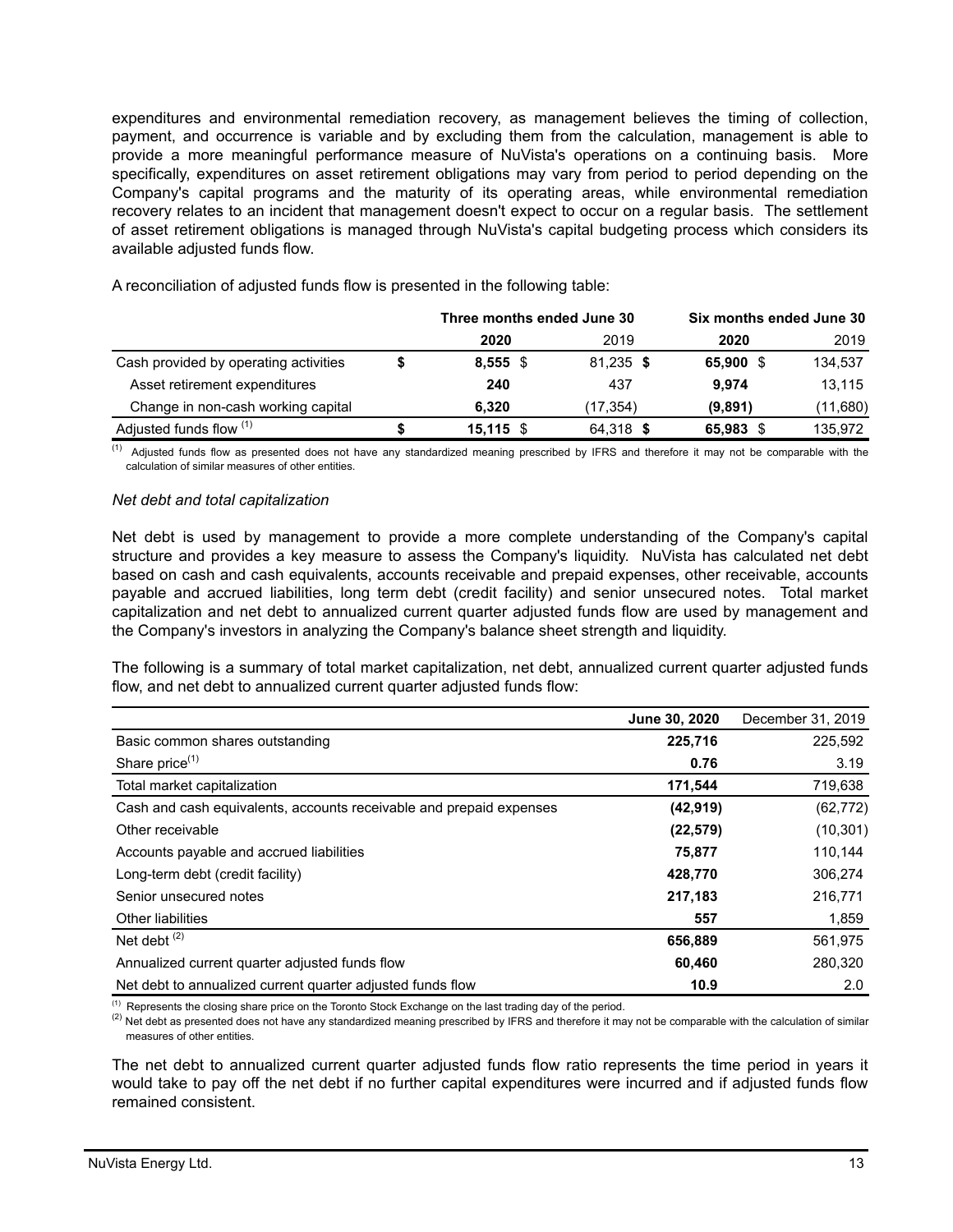# **15. Share-based compensation**

# Stock options

The Company has established a stock option plan whereby officers, directors and employees may be granted options to purchase common shares. Options granted vest at the rate of 1/3 per year and expire 2.5 years after the vesting date. The maximum number of stock options currently outstanding and available to be issued as at June 30, 2020 is 9.3 million. The following continuity table summarizes the stock option activity:

|                                                  |              | June 30, 2020                                 |              | December 31, 2019                             |  |
|--------------------------------------------------|--------------|-----------------------------------------------|--------------|-----------------------------------------------|--|
|                                                  | Number of    | Weighted<br>average<br>options exercise price | Number of    | Weighted<br>average<br>options exercise price |  |
| Balance, January 1                               | 7,726,300 \$ | 5.76                                          | 6,859,491 \$ | 6.78                                          |  |
| Granted                                          | 681,425      | 0.79                                          | 1,796,148    | 3.01                                          |  |
| Exercised                                        |              |                                               | (10,600)     | 4.25                                          |  |
| Forfeited                                        |              |                                               | (151, 884)   | 6.81                                          |  |
| Expired                                          | (795, 790)   | 6.81                                          | (766, 855)   | 8.28                                          |  |
| Balance, end of period                           | 7,611,935 \$ | 5.20                                          | 7,726,300 \$ | 5.76                                          |  |
| Weighted average share price on date of exercise |              |                                               | 10,600 \$    | 4.95                                          |  |

The following table summarizes stock options outstanding and exercisable under the plan at June 30, 2020:

|                         | Options outstanding                 |                                                      |                                       | Options exercisable                 |                                       |  |
|-------------------------|-------------------------------------|------------------------------------------------------|---------------------------------------|-------------------------------------|---------------------------------------|--|
| Range of exercise price | Number of<br>options<br>outstanding | Weighted<br>average<br>remaining<br>contractual life | Weighted<br>average<br>exercise price | Number of<br>options<br>exercisable | Weighted<br>average<br>exercise price |  |
| \$0.79 to \$4.99        | 4,316,536                           | 3.3 <sup>5</sup>                                     | 3.26                                  | 1.051.806 \$                        | 4.15                                  |  |
| \$5.00 to \$9.43        | 3.295.399                           | 1.6                                                  | 7.75                                  | 2.853.932                           | 7.58                                  |  |
| \$0.79 to \$9.43        | 7,611,935                           | 2.6 <sup>5</sup>                                     | 5.20                                  | 3,905,738 \$                        | 6.67                                  |  |

The Company uses the fair value based method for the determination of the share-based compensation costs. The fair value of each option granted during the year was estimated on the date of grant using the Black-Scholes option pricing model.

The weighted average fair value and weighted average assumptions used to fair value the options are as follows:

|                                          | June 30, 2020 | December 31, 2019 |
|------------------------------------------|---------------|-------------------|
| Risk-free interest rate (%)              | 0.32          | 1.51              |
| Expected volatility (%)                  | 75            | 51                |
| Expected life (years)                    | 4.5           | 4.5               |
| Forfeiture rate (%)                      | 10            | 11                |
| Fair value at grant date (\$ per option) | 0.45          | 1.29              |

Share award incentive plan

The Company has a Share Award Incentive Plan ("the Plan") for employees and officers consisting of Restricted Share Awards ("RSA") and Performance Share Awards ("PSA"). The maximum number of common shares reserved for issuance under the Plan is 3,750,000 of which 2,407,729 remain to be issued.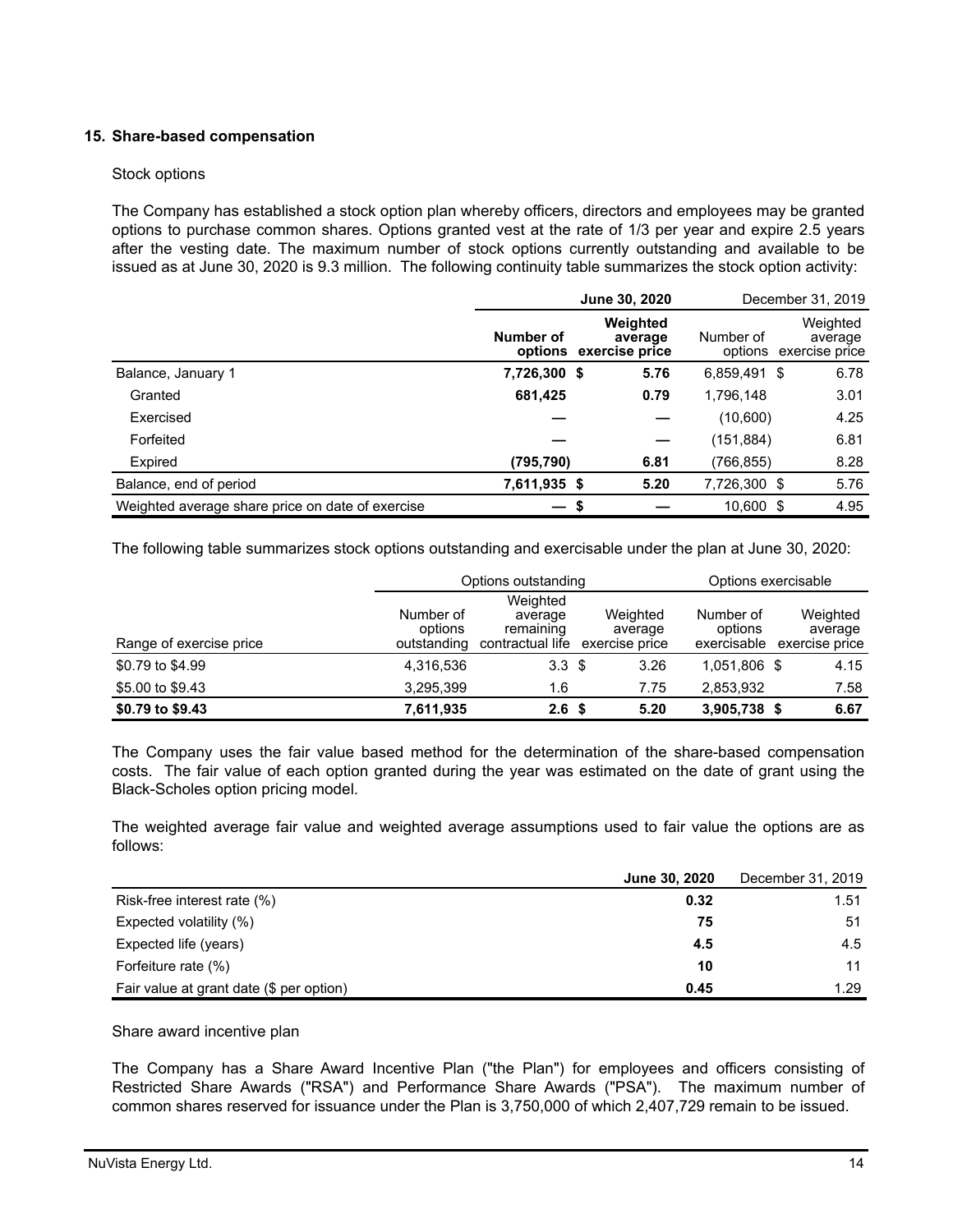# *Restricted share awards*

The Company has a RSA plan for employees and officers which entitle the employee to receive one common share for each RSA granted upon vesting. RSA grants vest within three years from the date of grant. Life to date, all RSA grants have had a two year vesting period.

The fair value of RSAs is determined based on the weighted average trading price of the five days preceding the grant date. This fair value is recognized as share-based compensation expense over the vesting period with a corresponding increase to contributed surplus. The amount of the compensation expense is reduced by an estimated forfeiture rate determined at the date of the grant and updated each period. Upon vesting of the RSAs and settlement in common shares, the previously recognized value in contributed surplus will be recorded as an increase to share capital.

The following table summarizes the change in the number of RSAs:

|                        |            | <b>June 30, 2020</b> December 31, 2019 |
|------------------------|------------|----------------------------------------|
| Balance, January 1     | 965,075    | 538,520                                |
| Settled                | (124, 048) | (274,009)                              |
| Granted                | 593.864    | 722,709                                |
| Forfeited              |            | (22, 145)                              |
| Balance, end of period | 1,434,891  | 965,075                                |

# *Performance share awards*

The Company has a PSA plan for employees and officers. Each PSA entitles the holder to be issued the number of common shares designated in the performance award, multiplied by a payout multiplier ranging from 0 to 2.0x. The payout multiplier for performance-based awards will be determined by our Board based on an assessment of the Company's achievement of predefined corporate performance measures in respect of the applicable period. PSA grants vest three years from the date of grant.

The fair value of PSAs is determined based on the weighted average trading price of the five days preceding the grant date. This fair value is recognized as share-based compensation expense over the vesting period with a corresponding increase to contributed surplus. The amount of the compensation expense is reduced by an estimated forfeiture rate determined at the date of the grant and updated each period. Upon vesting of the PSAs and settlement in common shares, the previously recognized value in contributed surplus will be recorded as an increase to share capital.

The following table summarizes the change in the number of PSAs:

|                        |           | <b>June 30, 2020</b> December 31, 2019 |
|------------------------|-----------|----------------------------------------|
| Balance, January 1     | 1,043,923 | 279,429                                |
| Settled                |           | (1,061)                                |
| Granted                | 997.931   | 773.842                                |
| Forfeited              |           | (8, 287)                               |
| Balance, end of period | 2,041,854 | 1,043,923                              |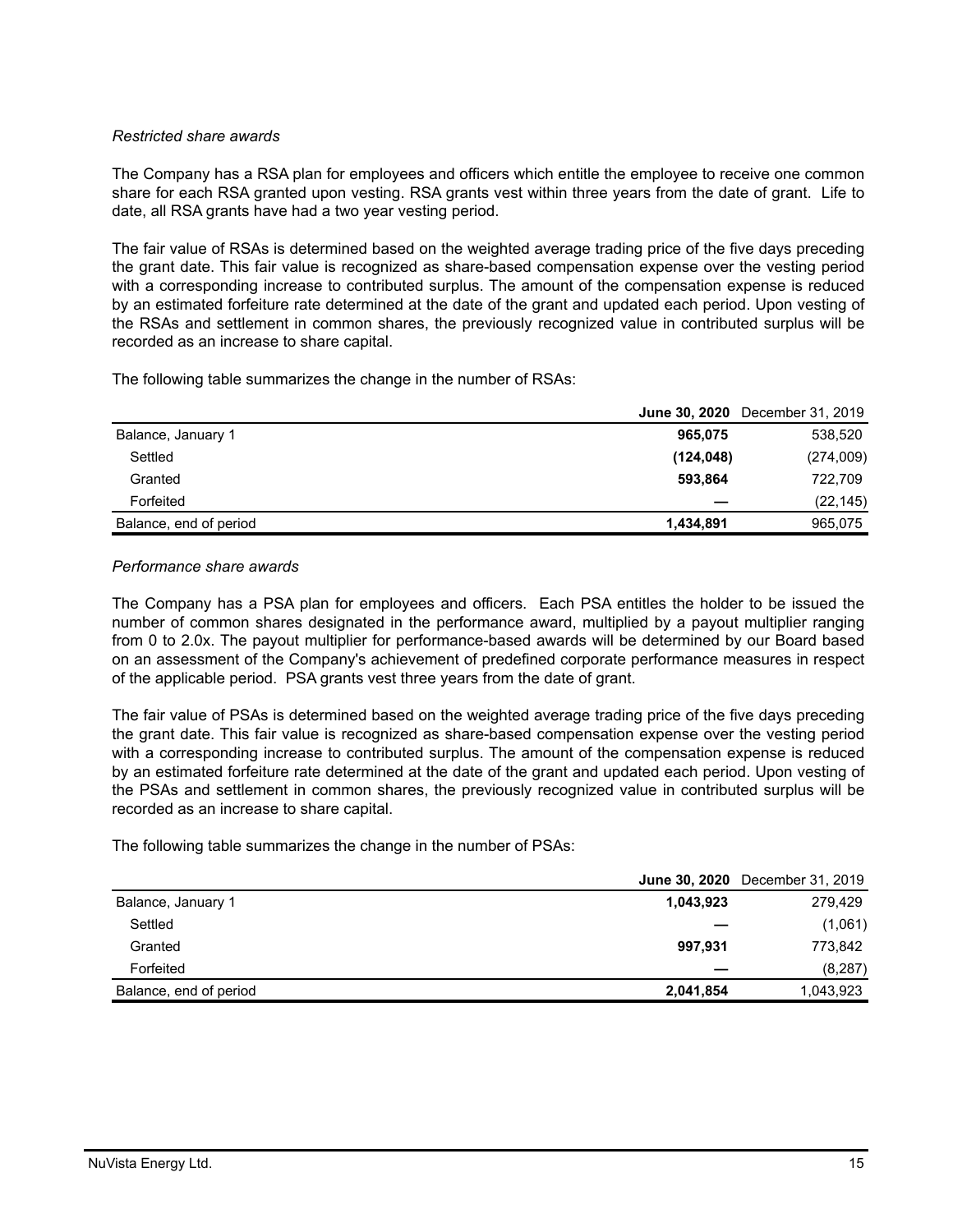# *Director deferred share units*

The Company has a director deferred share unit ("DSU") incentive plan. Each DSU entitles participants to receive cash equal to the trading price of the equivalent number of shares of the Company. All DSUs granted vest and become payable upon retirement of the director.

The compensation expense was calculated using the fair value method based on the trading price of the Company's shares at the end of each reporting period. The following table summarizes the change in the number of DSUs:

|                        |         | <b>June 30, 2020</b> December 31, 2019 |
|------------------------|---------|----------------------------------------|
| Balance, January 1     | 582.594 | 338.427                                |
| Granted                | 140.000 | 244.167                                |
| Balance, end of period | 722.594 | 582,594                                |

The following table summarizes the change in compensation liability relating to DSUs:

|                                            |          | <b>June 30, 2020</b> December 31, 2019 |
|--------------------------------------------|----------|----------------------------------------|
| Balance, January 1                         | 1.859 S  | 1.381                                  |
| Change in accrued compensation liabilities | (1, 302) | 478                                    |
| Balance, end of period                     | 557      | 1.859                                  |

Compensation liability resulting from DSUs granted in the six months ended June 30, 2020, decreased primarily due to a decrease in the closing share price used to value the liability at the end of the period, from \$3.19 at December 31, 2019 to \$0.76 at June 30, 2020.

The following table summarizes share-based compensation relating to stock options, DSUs, RSAs and PSAs:

|                                              |                         |                 |    |            |   |            |                 |                         |                         |                  |    |            |      | Three months ended June 30 |
|----------------------------------------------|-------------------------|-----------------|----|------------|---|------------|-----------------|-------------------------|-------------------------|------------------|----|------------|------|----------------------------|
|                                              |                         |                 |    |            |   |            | 2020            |                         |                         |                  |    |            |      | 2019                       |
|                                              | <b>Stock</b><br>options | <b>DSU</b>      |    | <b>RSA</b> |   | <b>PSA</b> | Total           | <b>Stock</b><br>options | <b>DSU</b>              | <b>RSA</b>       |    | <b>PSA</b> |      | Total                      |
| Non cash share-based<br>compensation         | \$<br>710 \$            | $\qquad \qquad$ | S. | 414S       |   |            | 304 \$ 1,428 \$ | 987 \$                  | \$<br>$\qquad \qquad -$ | $363 \text{ } $$ |    | 140        | - \$ | 1.490                      |
| Cash share-based<br>compensation             |                         | 274             |    |            |   |            | 274             |                         | (368)                   |                  |    |            |      | (368)                      |
| Total share-based<br>compensation            | \$<br>710 S             | $274$ \$        |    | 414 S      |   |            | 304 \$ 1,702 \$ | 987                     | \$<br>$(368)$ \$        | 363              | S. | 140        | - \$ | 1,122                      |
| Net capitalized share-<br>based compensation | \$<br>127S              |                 |    | 16         | S | 54S        | 197S            | 315S                    |                         | 109S             |    | 42 \$      |      | 466                        |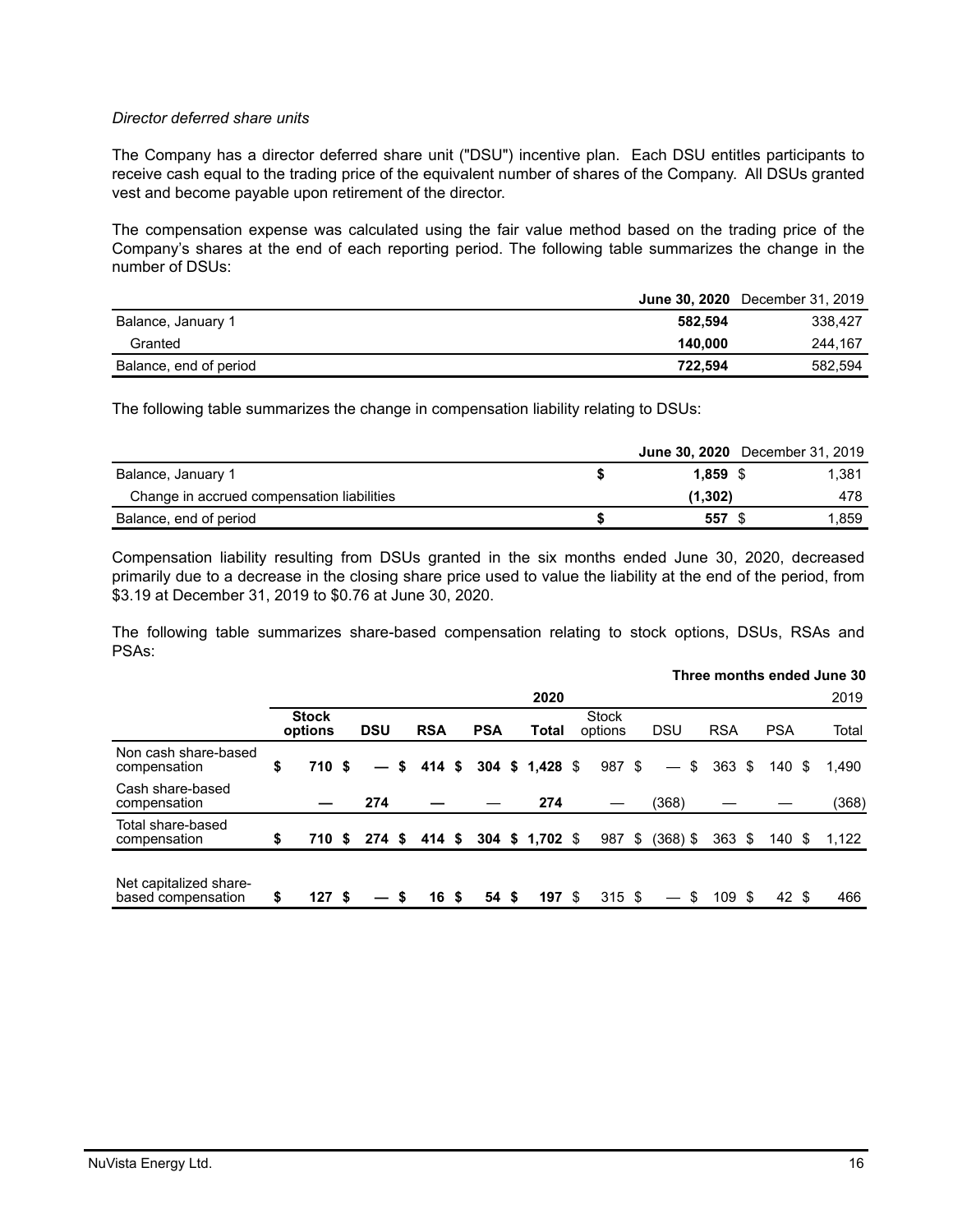|                                         |                         |                            |            |      |            |          |                                      |    |                   |            |            | Six months ended June 30 |
|-----------------------------------------|-------------------------|----------------------------|------------|------|------------|----------|--------------------------------------|----|-------------------|------------|------------|--------------------------|
|                                         |                         |                            |            |      |            | 2020     |                                      |    |                   |            |            | 2019                     |
|                                         | <b>Stock</b><br>options | <b>DSU</b>                 | <b>RSA</b> |      | <b>PSA</b> | Total    | <b>Stock</b><br>options              |    | DSU               | <b>RSA</b> | <b>PSA</b> | Total                    |
| Non cash share-based<br>compensation    | \$<br>$1.503$ \$        |                            | $$813$ \$  |      | 574 \$     |          | 2,890 \$ 1,948 \$                    |    | $\qquad \qquad -$ |            |            | $$714$ \$ 248 \$ 2.910   |
| Cash share-based<br>compensation        |                         | (1, 302)                   |            |      |            | (1, 302) |                                      |    | (241)             |            |            | (241)                    |
| Total share-based<br>compensation       | \$                      | 1,503 \$ (1,302) \$ 813 \$ |            |      | 574 \$     |          | <b>1,588</b> $$ 1,948$ $$ (241)$ $$$ |    |                   |            |            | 714 \$248 \$2,669        |
| Capitalized share-based<br>compensation | \$<br>270S              | S                          | 88         | - \$ | 101S       | 459 \$   | 637                                  | -S |                   | \$<br>215S | 74.        | 926                      |

During both the six months ended June 30, 2020 and June 30, 2019, there were no cash settled DSUs.

# **16. Risk management activities**

(a) Financial instruments

The Company's financial instruments recognized on the statement of financial position consists of cash and cash equivalents, accounts receivable and prepaid expenses, financial derivative contracts, accounts payable and accrued liabilities, accrued environmental remediation liabilities, compensation liabilities, long-term debt and senior unsecured notes. The carrying value of the long-term debt approximates its fair value as it bears interest at market rates. Except for the financial derivative contracts and compensation liabilities, which are recorded at fair value, carrying values reflect the current fair value of the Company's financial instruments due to their short-term maturities. The estimated fair values of recognized financial instruments have been determined based on quoted market prices when available, or third-party models and valuation methodologies that use observable market data.

The Company classifies fair value measurements according to the following hierarchy based on the amount of observable inputs used to value the instrument.

- Level 1 Quoted prices are available in active markets for identical assets or liabilities as of the reporting date. Active markets are those in which transactions occur in sufficient frequency and volume to provide pricing information on an ongoing basis.
- Level 2 Pricing inputs are other than quoted prices in active markets included in Level 1. Prices in Level 2 are either directly or indirectly observable as of the reporting date. Level 2 valuations are based on inputs, including quoted forward prices for commodities, time value and volatility factors, which can be substantially observed or corroborated in the marketplace.
- Level 3 Valuations in this level are those with inputs for the asset or liability that are not based on observable market data.

The Company's cash and cash equivalents are classified as Level 1 and financial derivative contracts as Level 2. The Company uses third party models and valuation methodologies to determine the fair value of financial derivative contracts. Assessment of the significance of a particular input to the fair value measurement requires judgment and may affect the placement within the fair value hierarchy level.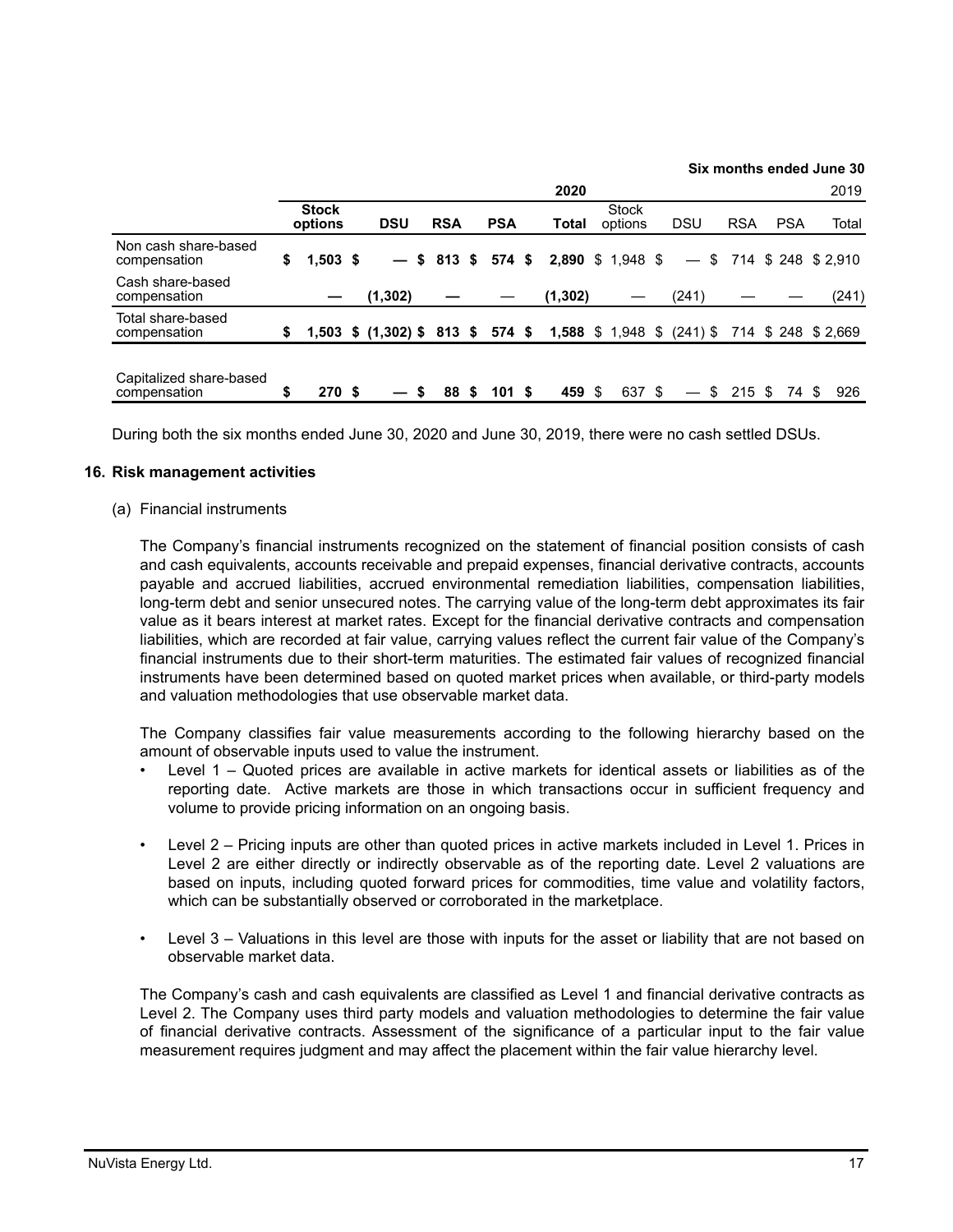# (b) Financial assets and financial liabilities subject to offsetting

The following is a summary of the Company's financial assets and financial liabilities that are subject to offsetting:

|                                |                                     | June 30, 2020                     | December 31, 2019                 |                              |                                   |                         |  |
|--------------------------------|-------------------------------------|-----------------------------------|-----------------------------------|------------------------------|-----------------------------------|-------------------------|--|
|                                | <b>Gross</b><br>financial<br>assets | Gross<br>financial<br>liabilities | <b>Net</b><br>financial<br>assets | Gross<br>financial<br>assets | Gross<br>financial<br>liabilities | Net financial<br>assets |  |
| Current assets (liabilities)   | $30.708$ \$                         | S.<br>$\overline{\phantom{0}}$    | $30.708$ \$                       | $10.627$ \$                  | — \$                              | 10.627                  |  |
| Long-term assets (liabilities) | 37                                  | (47.521)                          | (47, 484)                         |                              | (34.543)                          | (34,541)                |  |
| Net position                   | $30.745$ \$                         | $(47,521)$ \$                     | $(16, 776)$ \$                    | $10,629$ \$                  | (34,543) \$                       | (23, 914)               |  |

# (c) Risk management contracts

The following is a reconciliation of movement in the fair value of financial derivative contracts:

|                                                     |   | June 30, 2020  | December 31, 2019 |
|-----------------------------------------------------|---|----------------|-------------------|
| Fair value of contracts, beginning of year          | S | $(23,914)$ \$  | 117.249           |
| Change in the fair value of contracts in the period |   | 47.649         | (123, 782)        |
| Fair value of contracts realized in the period      |   | (40, 511)      | (17,381)          |
| Fair value of contracts, end of period              |   | $(16, 776)$ \$ | (23, 914)         |

The following is a summary of the financial derivatives as at June 30, 2020:

|                | WTI fixed price swap |           | <b>C\$ WTI Put Spreads</b> |           |           |  |  |
|----------------|----------------------|-----------|----------------------------|-----------|-----------|--|--|
| Term $(1)$     | Bbls/d               | Cdn\$/Bbl | Bbls/d                     | Cdn\$/Bbl | Cdn\$/Bbl |  |  |
| 2020 Remainder | 5.700                | 76.12     | 1.900                      | 69.26     | 84.49     |  |  |

 $(1)$  Table presented as weighted average volumes and prices.

|                | C\$ WTI 3 Way Collar |           |           |           |  |  |  |  |  |  |
|----------------|----------------------|-----------|-----------|-----------|--|--|--|--|--|--|
| Term $(1)$     | Bbls/d               | Cdn\$/Bbl | Cdn\$/Bbl | Cdn\$/Bbl |  |  |  |  |  |  |
| 2020 Remainder | 2.350                | 62.45     | 73.34     | 80.91     |  |  |  |  |  |  |
|                |                      |           |           |           |  |  |  |  |  |  |

 $(1)$  Table presented as weighted average volumes and prices.

|                | <b>AECO-NYMEX</b><br>basis swap |                              | <b>AECO-NYMEX basis</b><br>buybacks |                              | <b>Chicago-NYMEX</b><br>basis swap |                       | <b>Malin-NYMEX</b><br>basis swap |                              |  |
|----------------|---------------------------------|------------------------------|-------------------------------------|------------------------------|------------------------------------|-----------------------|----------------------------------|------------------------------|--|
| Term $(1)$     | <b>MMbtu/d</b>                  | <b>US\$/</b><br><b>MMbtu</b> | <b>MMbtu/d</b>                      | <b>US\$/</b><br><b>MMbtu</b> | <b>MMbtu/d</b>                     | <b>US\$/</b><br>MMbtu | <b>MMbtu/d</b>                   | <b>US\$/</b><br><b>MMbtu</b> |  |
| 2020 Remainder | 47,500                          | (0.96)                       |                                     |                              | 15,000                             | (0.25)                | 13,315                           | (0.55)                       |  |
| 2021           | 95,000                          | (0.98)                       | (60,000)                            | (0.82)                       | 15,000                             | (0.24)                | 20,000                           | (0.66)                       |  |
| 2022           | 95,000                          | (0.97)                       | (60,000)                            | (0.82)                       | 12,493                             | (0.24)                | 16,658                           | (0.66)                       |  |
| 2023           | 100.000                         | (1.01)                       |                                     |                              |                                    |                       |                                  |                              |  |
| 2024           | 100,000                         | (1.00)                       |                                     |                              |                                    |                       |                                  |                              |  |
| 2025           | 35,000                          | (1.00)                       |                                     |                              |                                    |                       |                                  |                              |  |

 $(1)$  Table presented as weighted average volumes and prices.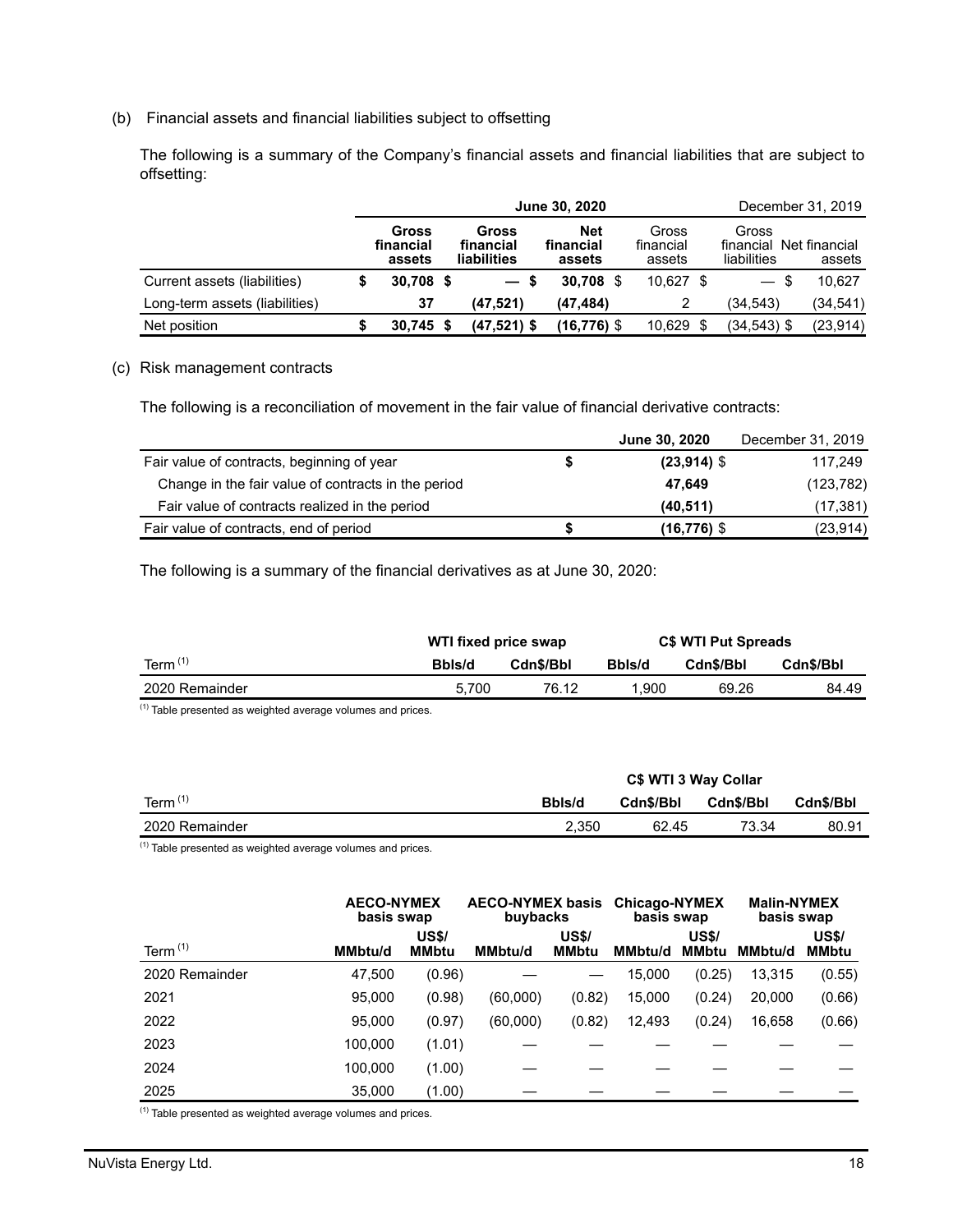|                |                | <b>AECO-Malin basis swap</b> | Dawn-NYMEX basis swap |            |
|----------------|----------------|------------------------------|-----------------------|------------|
| Term $(1)$     | <b>MMbtu/d</b> | US\$/MMbtu                   | <b>MMbtu/d</b>        | US\$/MMbtu |
| 2020 Remainder | 6.685          | 0.68                         | 10.000                | (0.26)     |
| 2021           |                |                              | 10.000                | (0.26)     |
| 2022           |                |                              | 8.329                 | (0.26)     |

 $(1)$  Table presented as weighted average volumes and prices.

|                | NYMEX fixed price swap |            | <b>NYMEX collars</b> |            |            |  |
|----------------|------------------------|------------|----------------------|------------|------------|--|
| Term $(1)$     | <b>MMbtu/d</b>         | US\$/MMbtu | <b>MMbtu/d</b>       | US\$/MMbtu | US\$/MMbtu |  |
| 2020 Remainder | 41.766                 | 2.66       | .658                 | 3.18       | 2.50       |  |
| 2021           | 14.164                 | 2.63       | 1,233                | 3.18       | 2.50       |  |

 $(1)$  Table presented as weighted average volumes and prices.

Subsequent to June 30, 2020, the following is a summary of financial derivatives that have been entered into:

|                |                | NYMEX fixed price swap | <b>NYMEX collars</b> |            |            |
|----------------|----------------|------------------------|----------------------|------------|------------|
| Term $(1)$     | <b>MMbtu/d</b> | US\$/MMbtu             | <b>MMbtu/d</b>       | US\$/MMbtu | US\$/MMbtu |
| 2020 Remainder |                |                        | 4.973                | 2.50       | 2.97       |
| 2021           | 8.795          | 2.49                   | 3.699                | 2.50       | 2.97       |

 $(1)$  Table presented as weighted average volumes and prices.

#### (b) Physical delivery sales contracts

The Company enters into physical delivery sales contracts to manage commodity price risk. These contracts are not considered to be derivatives and therefore not recorded at fair value. They are considered sales contracts and are recorded at cost at the time of transaction.

The following is a summary of the physical delivery sales contracts in place as at June 30, 2020:

|                          | AECO fixed price swap |          |                | Dawn fixed price swap | <b>Dawn-NYMEX Basis</b> |            |  |  |
|--------------------------|-----------------------|----------|----------------|-----------------------|-------------------------|------------|--|--|
| Term $(1)$               | GJ/d                  | Cdn\$/GJ | <b>MMbtu/d</b> | US\$/MMbtu            | <b>MMbtu/d</b>          | US\$/MMbtu |  |  |
| July 2020 - October 2020 | 75.000                | 1.40     |                |                       |                         |            |  |  |
| 2020 Remainder           |                       |          |                |                       | 10.000                  | (0.26)     |  |  |
| 2021                     |                       |          |                |                       | 10.000                  | (0.26)     |  |  |
| 2022                     |                       |          |                |                       | 8.329                   | (0.26)     |  |  |

(1) Table presented as weighted average volumes and prices.